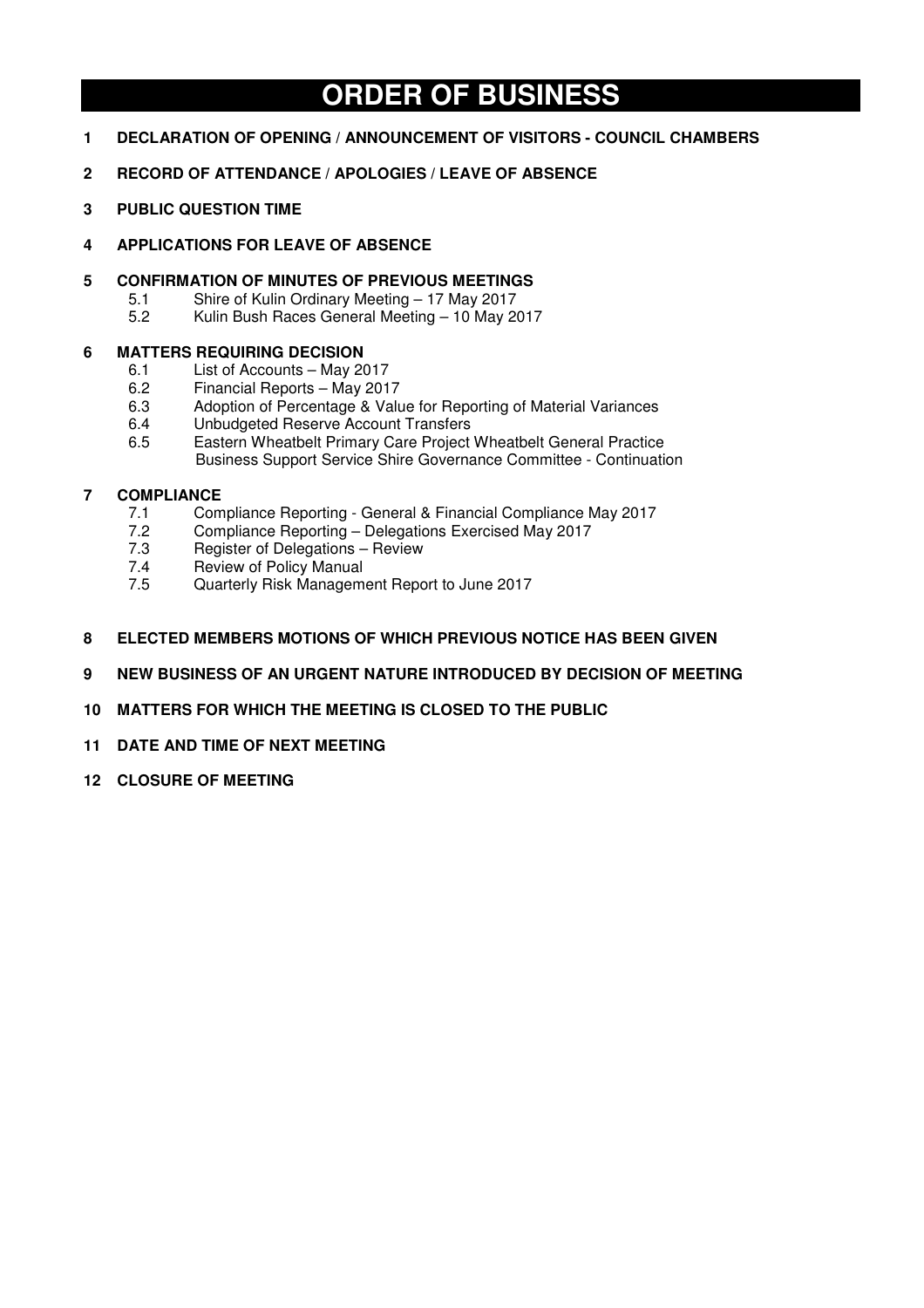# **Minutes of an Ordinary Meeting of Council held in the Council Chambers on Wednesday 21 June 2017 commencing at 4.14pm**

Central Ward Central Ward East Ward

# **1. DECLARATION OF OPENING / ANNOUNCEMENT OF VISITORS**

# **2. RECORD OF ATTENDANCE/APOLOGIES/LEAVE OF ABSENCE**

| <b>Attendance</b>   |                                |                    |
|---------------------|--------------------------------|--------------------|
| <b>BD</b> West      | President                      | West Ward          |
| <b>RD Duckworth</b> | <b>Deputy President</b>        | West Ward          |
| <b>HT</b> McInnes   | Councillor                     | Town Ward          |
| MJ Ledwith          | Councillor                     | West Ward          |
| G Robins            | Councillor                     | Town Ward          |
| R Bowey             | Councillor                     | Town Ward          |
| <b>BP</b> Taylor    | Councillor                     | <b>Central War</b> |
| R O'Brien           | Councillor                     | <b>Central War</b> |
| L Varone            | Councillor                     | East Ward          |
| N Mason             | <b>Chief Executive Officer</b> |                    |
| C Vandenberg        | Deputy CEO                     |                    |
| N Thompson          | <b>ESO/Minutes</b>             |                    |
| L Hobson            | Manager of Works (outgoing)    |                    |
| J Hobson            | Manager of Works (incoming)    |                    |
|                     |                                |                    |

#### **3. PUBLIC QUESTION TIME**  Nil

#### **4. APPLICATIONS FOR LEAVE OF ABSENCE**  Nil

# **5. CONFIRMATION OF MINUTES OF PREVIOUS MEETINGS**

Shire of Kulin Ordinary Meeting – 17 May 2017

**01/0617** 

**Moved Cr Robins Seconded Cr Ledwith that the minutes of the Ordinary Council Meeting held on 17 May 2017 be confirmed as a true and correct record.** 

 **Carried 9/0** 

Kulin Bush Races – General Meeting 10 May 2017

**02/0617** 

**Moved Cr Duckworth Seconded Cr O'Brien that the minutes of the Kulin Bush Races General Meeting held 10 May 2017 be confirmed as a true and correct record.** 

 **Carried 9/0** 

# **6 MATTERS REQUIRING COUNCIL DECISION**

# **6.1 List of Accounts – May 2017**

| <b>RESPONSIBLE OFFICER:</b>         | DCEO  |
|-------------------------------------|-------|
| FILE REFERENCE:                     | 12.06 |
| <b>AUTHOR:</b>                      | DCEO  |
| <b>STRATEGIC REFERENCE/S: 12.01</b> |       |
| <b>DISCLOSURE OF INTEREST: Nill</b> |       |

# **SUMMARY:**

Attached is the list of accounts paid during the month of May 2017 for Council's consideration.

# **BACKGROUND & COMMENT:**

Nil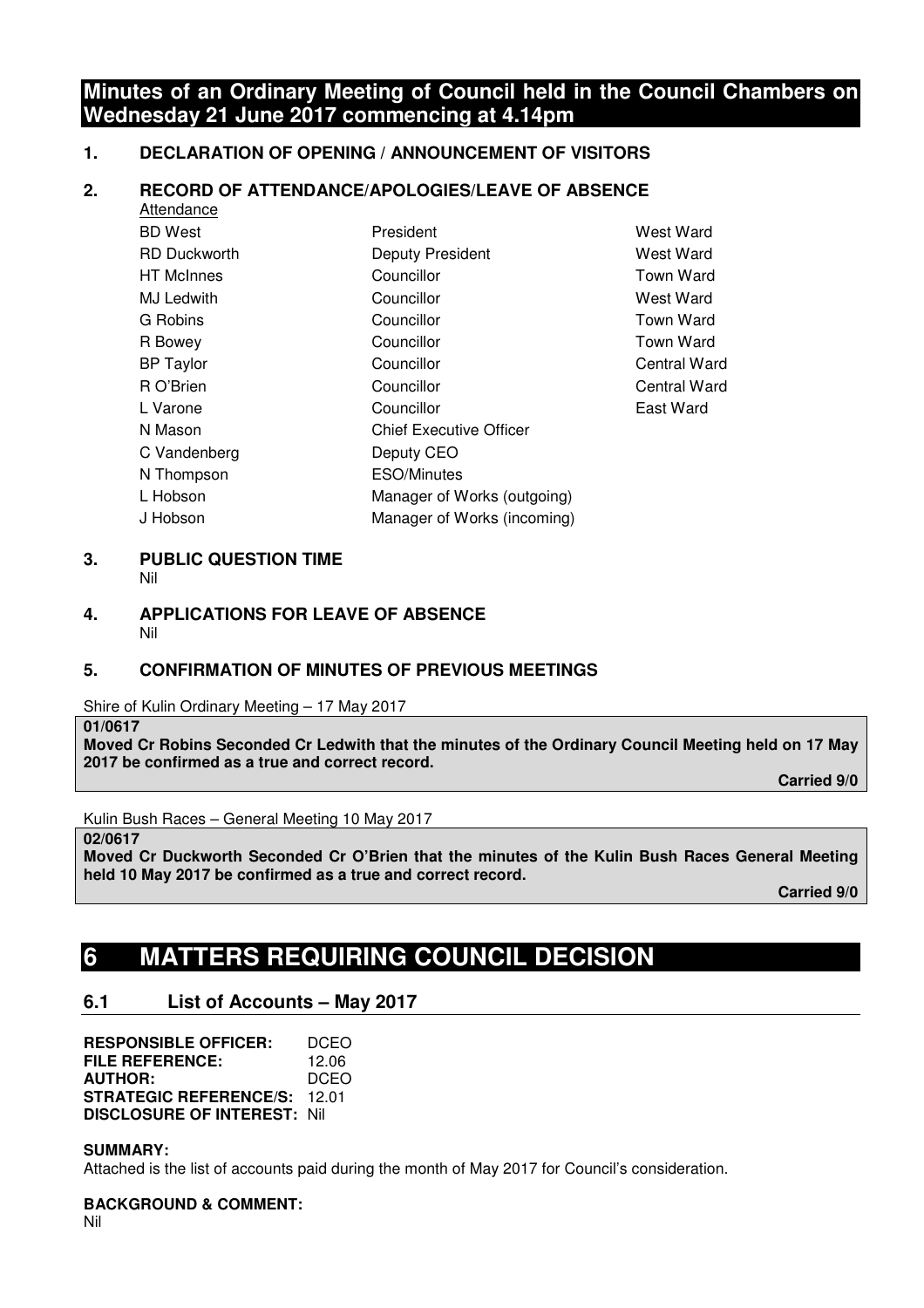#### **FINANCIAL IMPLICATIONS:**

Nil

# **STATUTORY AND PLANNING IMPLICATIONS:**

Nil

**POLICY IMPLICATIONS:** 

Nil

**COMMUNITY CONSULTATION:** 

Nil

**WORKFORCE IMPLICATIONS:** 

Nil

# **OFFICER'S RECOMMENDATION:**

That May payments being cheque No's 232 - 234 (Trip Fund) 359 - 364 (Trust Fund) 1993 - 1995 (Bush Races), 36789 - 36807 (Municipal), EFT No's 12615 - 12717, DD6145.1 - DD6158.12 (Municipal), credit card payments, creditor payments, and other vouchers from the Municipal Fund totalling \$901,685.62 be passed for payment.

# **VOTING REQUIREMENTS:**

Simple majority required.

#### **03/0617**

**Moved Cr McInnes Seconded Cr Robins that May payments being cheque No's 232 - 234 (Trip Fund) 359 - 364 (Trust Fund) 1993 - 1995 (Bush Races), 36789 - 36807 (Municipal), EFT No's 12615 - 12717, DD6145.1 - DD6158.12 (Municipal), credit card payments, creditor payments, and other vouchers from the Municipal Fund totalling \$901,685.62 be passed for payment.** 

 **Carried 9/0** 

# **6.2 Financial Reports – May 2017**

**RESPONSIBLE OFFICER:** DCEO **FILE REFERENCE:** 12.01 **AUTHOR:** DCEO **STRATEGIC REFERENCE/S:** 12.01 **DISCLOSURE OF INTEREST:** Nil

# **SUMMARY:**

Attached is the financial report for the period ending 31 May 2017.

**BACKGROUND & COMMENT:** 

Nil

**FINANCIAL IMPLICATIONS:**  Nil

# **STATUTORY AND PLANNING IMPLICATIONS:**

Regulation 34 of the Local Government (Financial Management) Regulations 1996 requires local governments to prepare each month a statement of financial activity reporting on the revenue and expenditure of funds for the month in question.

**POLICY IMPLICATIONS:**  Nil

**COMMUNITY CONSULTATION:**  Nil

**WORKFORCE IMPLICATIONS:**  Nil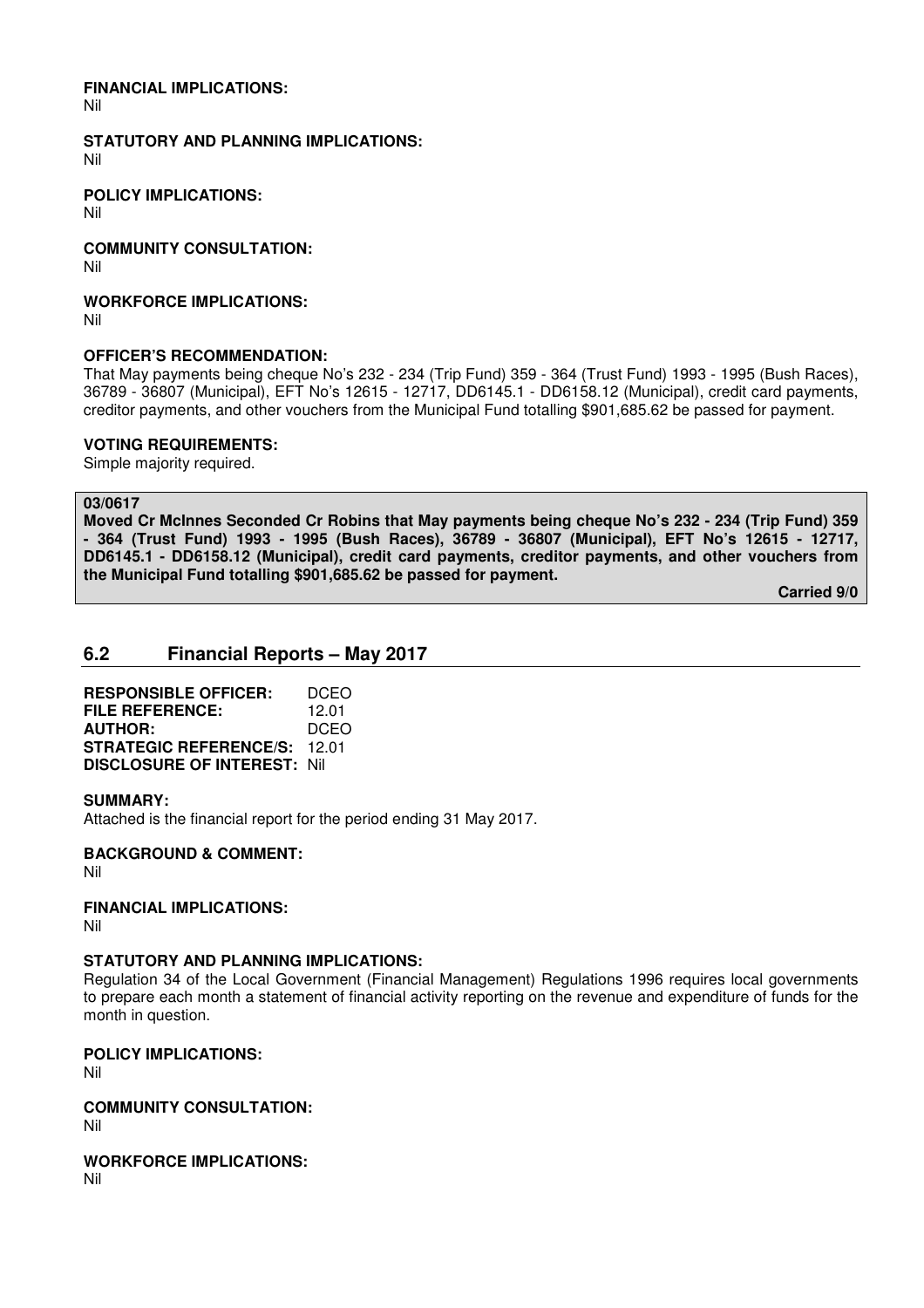# **OFFICER'S RECOMMENDATION:**

That Council endorse the monthly financial statement for the period ending 31 May 2017.

#### **VOTING REQUIREMENTS:**

Simple majority required.

# **04/0617**

**Moved Cr Robins Seconded Cr O'Brien that Council endorse the monthly financial statement for the period ending 31 May 2017.** 

 **Carried 9/0** 

# **6.3 Adoption of Percentage and Value for the Reporting of Material Variances**

**RESPONSIBLE OFFICER:** DCEO<br>**FILE REFERENCE:** 12.01 **FILE REFERENCE: AUTHOR:** DCEO **STRATEGIC REFERENCE/S:** 12.01 **DISCLOSURE OF INTEREST:** Nil

#### **SUMMARY:**

Financial Management Regulations that came into effect on 1 July 2005 require the adoption of a percentage or value, calculated in accordance with *Australian Accounting Standard AASB 1031 Materiality* to be used in the statements of financial activity for reporting material variances.

#### **BACKGROUND & COMMENT:**

Currently the variance reported is +/- 10% and +/- \$5,000.

# **STATUTORY AND PLANNING IMPLICATIONS:**

Regulation 34 of the Local Government (Financial Management) Regulations 1996 requires local governments to prepare each month a statement of financial activity reporting on the revenue and expenditure of funds for the month in question.

- 1. The statement is to contain the following detail:
	- a) annual budget estimates, taking into account any expenditures incurred for an additional purpose under Section 6.8(1)(b) or (c) (i.e. the revised budget);
	- b) budget estimates to the end of the month to which the statement relates;
	- c) actual amounts of expenditure, revenue and income to the end of the month to which the statement relates;
	- d) material variances between the comparable amounts referred to in (b) and (c) above; and
	- e) the net current assets at the end of the month to which the statement relates (ie. surplus/(deficit) position.
- 2. The statement of financial activity is to be accompanied by:
	- a) explanation of the composition of the net current asset of the month to which the statement relates, less committed assets and restricted assets;
	- b) an explanation of each the material variance referred to in sub regulation 1(d) above; and;
	- c) such other supporting information as is considered relevant by the local government.
- 3. The information in a statement of financial activity may be shown:
	- a) according to nature and type classification; or
	- b) by program; or
	- c) by business unit.
- 4. A statement of financial activity, and the accompanying documents referred to in sub regulation (2), are to be:
	- a) presented at an ordinary meeting of the council within 2 months after the end of the month to which the statement relates; and
	- b) recorded in the minutes of the meeting at which it is presented.
- 5. Each financial year, a local government is to adopt a percentage or value, calculated in accordance with the Australian Accounting Standards (AAS), to be used in statements of financial activity for reporting material variances.

# **POLICY IMPLICATIONS:**

Adoption of the proposed percentage and value will become Council policy to guide the preparation of monthly statements.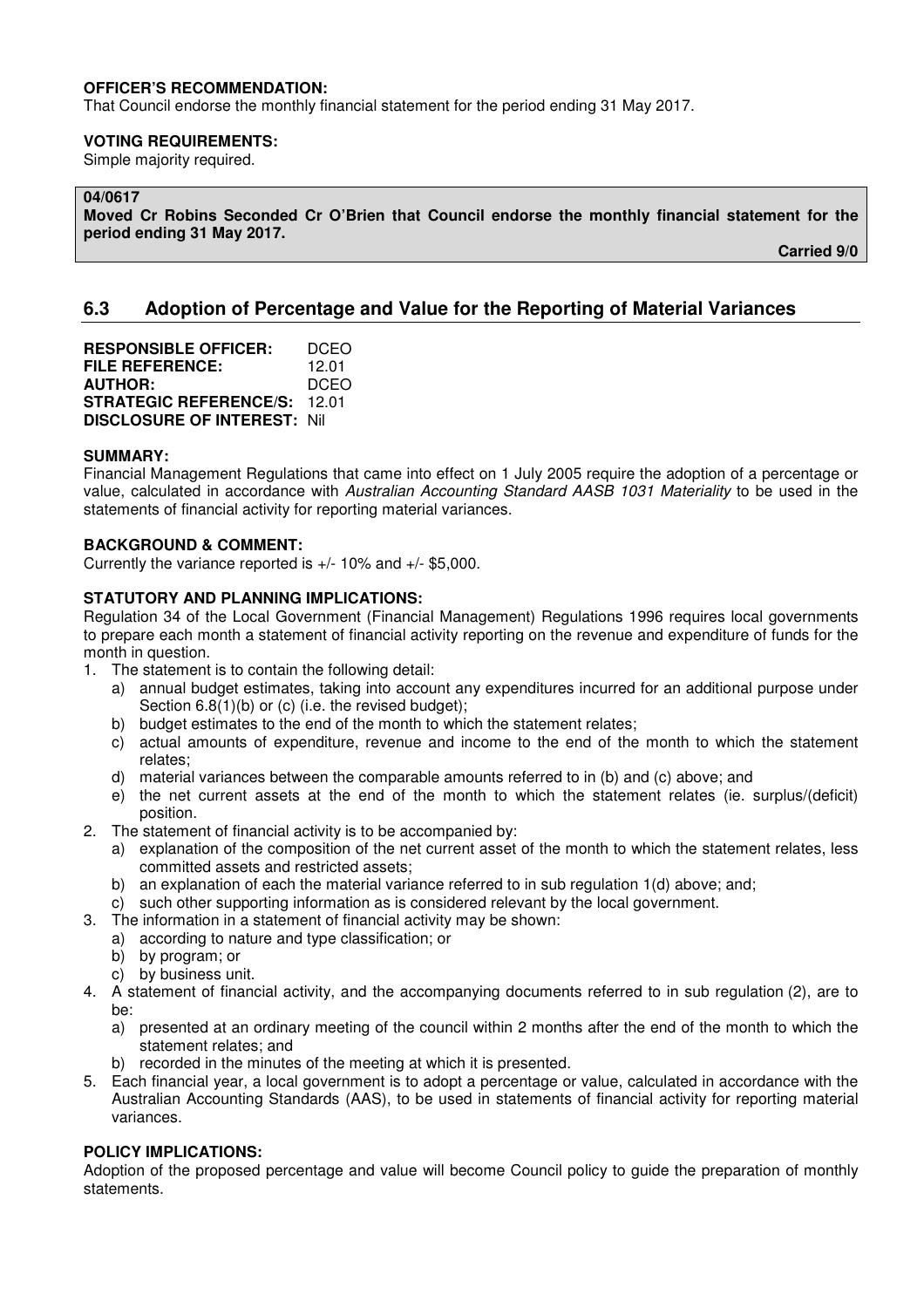# **COMMUNITY CONSULTATION:**

Nil

#### **WORKFORCE IMPLICATIONS:**

Nil

# **OFFICER'S RECOMMENDATION:**

That staff report material variances of +/- 10% and +/- \$5,000, whichever is the greater, from the budget figure and report these variances by way of a supporting note to the Monthly Statement of Financial Activity for the financial year 2017/18.

# **VOTING REQUIREMENTS:**

Simple majority required.

#### **05/0617**

**Moved Cr O'Brien Seconded Cr Robins that staff report material variances of +/- 10% and +/- \$5,000, whichever is the greater, from the budget figure and report these variances by way of a supporting note to the Monthly Statement of Financial Activity for the financial year 2017/18.** 

 **Carried 9/0** 

# **6.4 Unbudgeted Reserve Account Transfers**

| <b>NAME OF APPLICANT:</b>     | <b>DCEO</b>          |
|-------------------------------|----------------------|
| <b>FILE REFERENCE:</b>        | 12.04 Budget         |
| <b>STRATEGIC REFERENCE/S:</b> |                      |
| <b>AUTHOR:</b>                | Cassi-Dee Vandenberg |

#### **SUMMARY:**

To transfer surplus funds from our municipal account to reserve. These funds are unbudgeted and therefore need to be approved by Council.

Transfer receipts from the Wheatbelt General Practice Business Support Service Shire Governance Committee reserve held by Rural Health West to a new Reserve, thereby quarantining funds for the possible replacement of a GP in the future.

# **BACKGROUND & COMMENT:**

| Camp Kulin (New Reserve)               | \$25.000 |
|----------------------------------------|----------|
| <b>Fuel Facility (New Reserve)</b>     | \$30.000 |
| Medical Services Reserve (New Reserve) | \$77.000 |

#### **Reserve Purpose**

#### **Camp Kulin Reserve**

To restrict funds received from grants in the 2016/17 financial year which will not be spent until 2017/18.

#### **Fuel Facility Reserve**

Profits from the sale of fuel will be placed in this reserve to fund the replacement of the asset in the future.

#### **Medical Services Reserve**

For the recruitment and employment of a General Practitioner for the Kulin/Kondinin Practice.

Note: Previous annual contributions by Shire of Kulin were held by Rural Health West. With the Committee now finishing, funds are being returned to Shire. Approx. \$77,000 will be returned to the Shire prior to the end of the financial year.

The funds will be placed on deposit with Bendigo Bank earning interest of approximately 2%.

# **FINANCIAL IMPLICATIONS:**

These transfers will allow us to draw from these funds in future years rather than fund our operating budget if they remain in our carried forward surplus.

# **STATUTORY AND TOWN PLANNING IMPLICATIONS:**

Nil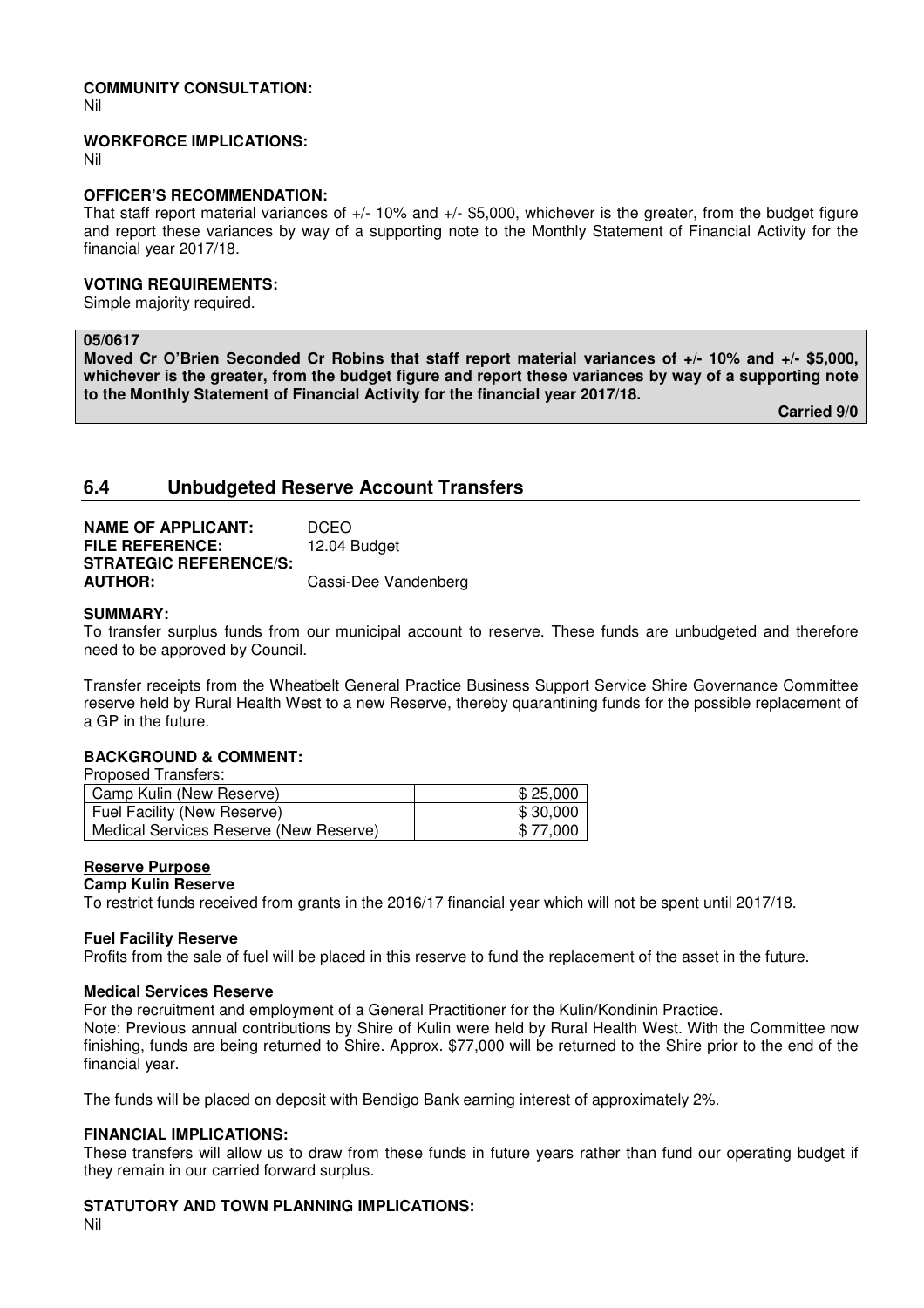#### **RECOMMENDATION:**

That Council approve the transfer of \$132,000 to the Reserve Fund prior to the end of the financial year.

#### **VOTING REQUIREMENTS:**

Absolute majority required.

# **06/0617**

**Moved Cr Duckworth Seconded Cr Taylor that Council approve the transfer of \$132,000 to the Reserve Fund prior to the end of the financial year.** 

 **Carried 9/0** 

# **6.5 Eastern Wheatbelt Primary Care Project Wheatbelt General Practice Business Support Service Shire Governance Committee (EWPCP WGPBSS Shire Governance Committee) – Continuation of Committee**

**NAME OF APPLICANT:** RoeROC Chief Executive Officers **FILE REFERENCE:** 09.09 **STRATEGIC REFERENCE/S: AUTHOR:** CEO

#### **SUMMARY:**

RoeROC Local Government CEO's (Corrigin, Kondinin, Kulin & Narembeen) were charged with the task of considering the future composition, operations and functionality of the Eastern Wheatbelt Primary Care Project Wheatbelt General Practice Business Support Service Shire Governance Committee (EWPCP WGPBSS Shire Governance Committee), which operates on behalf of each local government with the direct support of Rural Health West (RHW). The Shire of Lake Grace is also a party to the EWPCP WGPBSS Shire Governance Committee and the MOU amongst Shires.

CEO's were asked to look at elements of the EWPCP WGPBSS Shire Governance Committee and RHW arrangement and to make recommendations. The unanimous decision of CEO's after considering the matter was to disband the EWPCP WGPBSS Shire Governance Committee, with each Shire addressing their own particular circumstances.

It is recommended that RoeROC develop a standing agenda item to discuss GP Services and that RoeROC maintain a relationship with RHW either through collective membership or at the local Shire membership level. The questions of future composition resulted following discussions at EWPCP WGPBSS Shire Governance Committee and RoeROC meetings where it was agreed that a number of the fundamental drivers for the original establishment had shifted.

#### **BACKGROUND & COMMENT:**

The questions of future composition resulted following discussions at EWPCP WGPBSS Shire Governance Committee and RoeROC meetings where it was agreed that a number of the fundamental drivers for the original establishment had shifted.

To recap;

- The original tender accepting First Health to be the service provider has only attracted one Shire to the service (Corrigin) and questions arise as to the validity of other Shires now joining these many years later under this tender process;
- Both Narembeen and Kondinin/Kulin have potential to keep current GP's for the mid to long term, and both have indicated they could not/would not afford the First Health option;
- Lake Grace is currently in a contract dispute with First Health over the provision of services (or not) which has the potential to lead to Court determination, therefore the likelihood of remaining Shires to enter into arrangements with First Health is even more remote;
- The contract service provider model is unlikely to be used now except by Corrigin;
- The original MOU amongst Shires (possibly signed but not endorsed by Council's) to opt for the First Health model is under question and a recent EWPCP WGPBSS Shire Governance Committee resolution allowing Kondinin/Kulin to claim locum fees further erodes the MOU validity if not intent;
- Rural Health West support is limited to operations of the Committee and little more via the EWPCP WGPBSS Shire Governance Committee in terms of the GP practices. GP's have the ability to access RHW services direct without the need for the EWPCP WGPBSS Shire Governance Committee;
- RHW support to EWPCP WGPBSS Shire Governance Committee GP practices may be "toned down" due to the involvement of First Health, even though First Health only service one GP Practice;
- The overall marketplace has shifted, with more GP's now interested in country practices.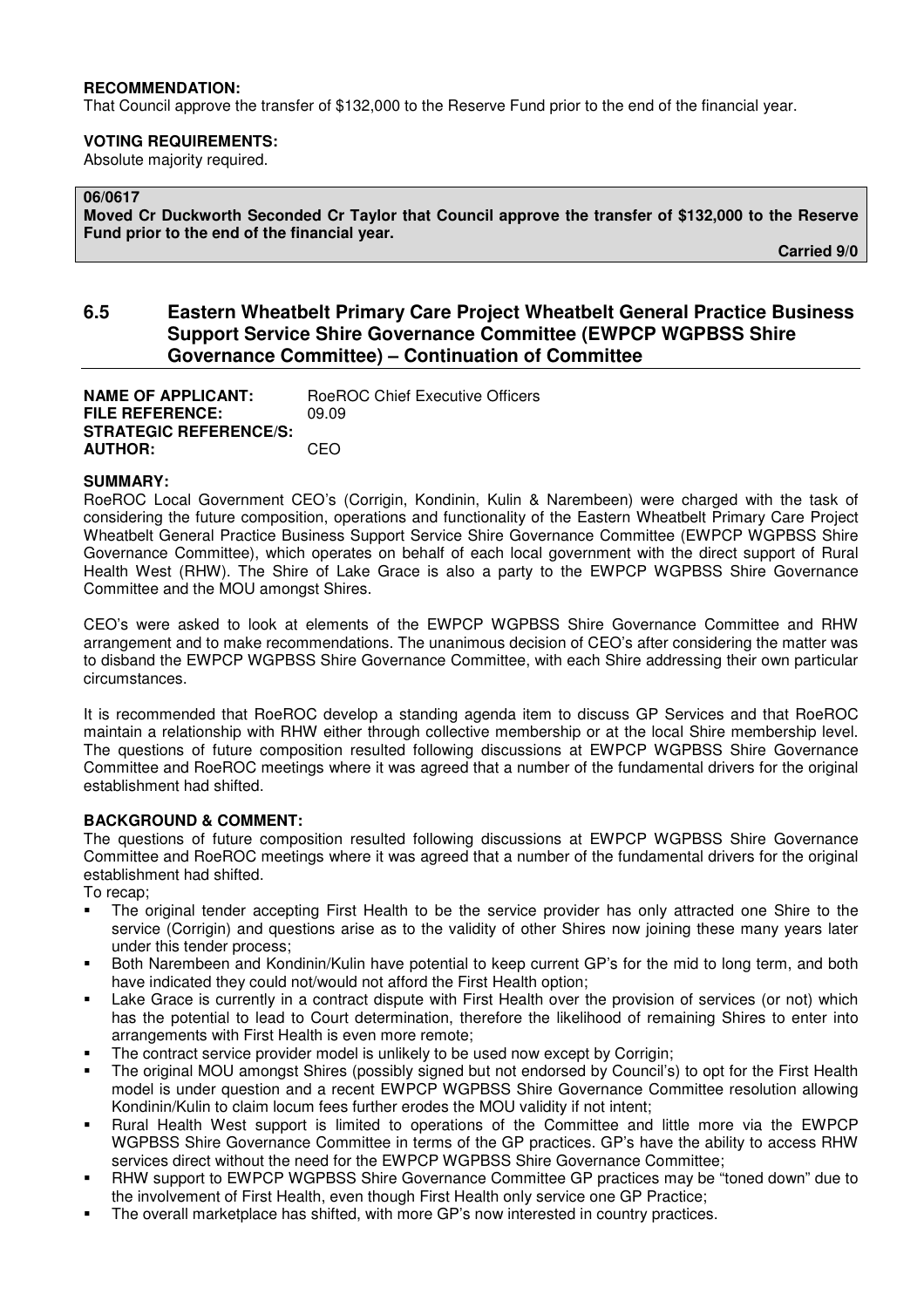CEO's recognised that there were options:-

- 1. Continue unchanged and re-write the MOU to reflect current practice;
- 2. Re-negotiate with RHW in relation to the nature and type of support that could be provided to the Shires and practices now each LG's GP circumstances had shifted;
- 3. End the relationship and operations of the EWPCP WGPBSS Shire Governance Committee and position Shires individually ready for the future likely changes in GP servicing,
- 4. End the collective EWPCP WGPBSS Shire Governance Committee fund and return balances to each Shire on the basis of overall contribution minus drawdown. Any shortfall in the balances to be shared equally between contributors;
- 5. Opt to continue the RoeROC GP conversation/relationship with RHW and have RoeROC list as a standing agenda item "GP Services".
- 6. That individual Shires determine the question of continued membership of RHW (\$100pa) though the CEO's view was that this would be a beneficial relationship,
- 7. Invite RHW and Lake Grace Shire to participate in the RoeROC Agenda discussions when it suits them.

CEO's considered that RHW provides a valuable service and that if circumstances change into the future RoeROC may again jointly consider the need to utilise RHW, but at present little additional support to the GP was generated by EWPCP WGPBSS Shire Governance Committee involvement.

To that end, a re-write of the MOU was not viewed as contributing any additional benefit to the service.

CEO's recognised that politically each Shire Council may have a political imperative to maintain the EWPCP WGPBSS Shire Governance Committee because uncertainty surrounding GP replacement can be unstable times. CEO's were of the view that these risks can be addressed by retaining greater Reserve balances to allow immediate reaction (via tender or otherwise) to the news that a GP was leaving the community. In the past, Shires were not in this position. Risk can be addressed without the need for a EWPCP WGPBSS Shire Governance Committee service.

# **CONSULTATION:**

RoeROC CEO's

# **STATUTORY IMPLICATIONS:**

Nil

# **FINANCIAL IMPLICATIONS:**

It is acknowledged that each Shire has a considerable investment in the joint EWPCP WGPBSS Shire Governance Committee fund with most having contributed \$15k per annum since inception.

Whilst each Shire has received a direct financial or reduced fee benefit (except Narembeen) under the arrangement, continued Shire investment in the joint fund at the current levels was seen as excessive. Council's should reconsider their position and may like to hold funds for future needs in Reserves.

A potential saving of \$15k pa from the annual Budget, less determined transfers to Reserves for GP recruitment purposes.

# **POLICY IMPLICATIONS:**

Nil

# **COMMUNITY CONSULTATION:**

It is acknowledged that Lake Grace Shire has not been a party to this discussion or recommendation.

# **OFFICER'S RECOMMENDATION:**

That the Shire of Kulin support RoeROC Shires and agree to;

- 1. End the operations of the EWPCP WGPBSS Shire Governance Committee and position individually for future changes in GP servicing;
- 2. End the collective EWPCP WGPBSS Shire Governance Committee fund and return balances to each Shire on the basis of overall contribution minus drawdown. Any shortfall in the balances to be shared equally between Shire contributors;
- 3. Consider placing all funds returned from EWPCP WGPBSS Shire Governance Committee in a new Shire Reserve Fund for the purpose of "Medical Services Support" and that Council give consideration in the 2017/2018 budget of a continued allocation to the fund to assist with future proofing the provision of medical services (current allocation \$15,000).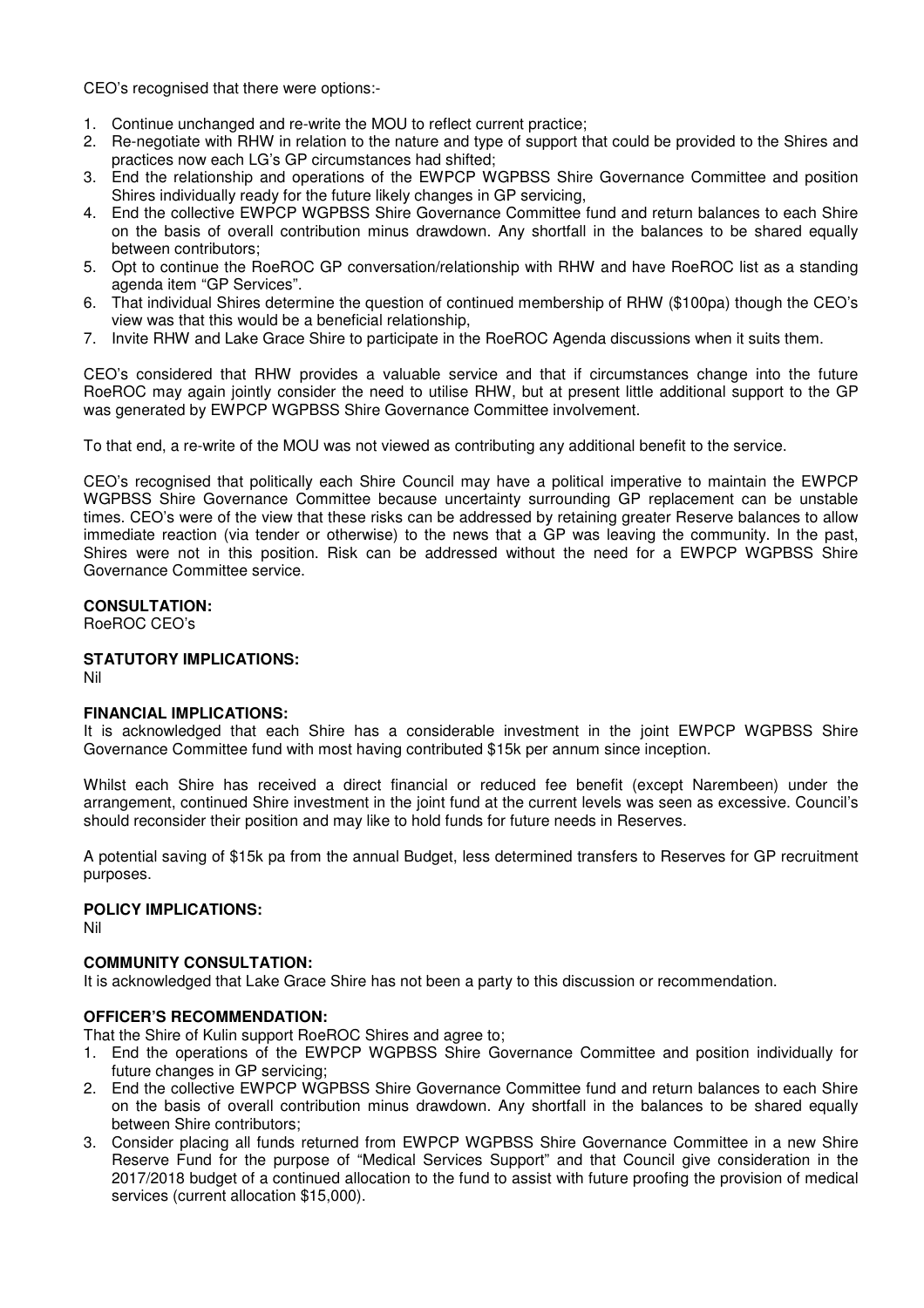- 4. Continue the RoeROC GP conversation/relationship with RHW and have RoeROC list as a standing agenda item "GP Services".
- 5. Continued membership of RHW (\$100pa),
- 6. Invite RHW and Lake Grace Shire to participate in the RoeROC Agenda discussions when it suits them.

# **07/0617**

**Moved Cr Robins Seconded Cr Varone that the Shire of Kulin support RoeROC Shires and agree to;** 

- **1. End the operations of the EWPCP WGPBSS Shire Governance Committee and position individually for future changes in GP servicing;**
- **2. End the collective EWPCP WGPBSS Shire Governance Committee fund and return balances to each Shire on the basis of overall contribution minus drawdown. Any shortfall in the balances to be shared equally between Shire contributors;**
- **3. Consider placing all funds returned from EWPCP WGPBSS Shire Governance Committee in a new Shire Reserve Fund for the purpose of "Medical Services Support" and that Council give consideration in the 2017/2018 budget of a continued allocation to the fund to assist with future proofing the provision of medical services (current allocation \$15,000).**
- **4. Continue the RoeROC GP conversation/relationship with RHW and have RoeROC list as a standing agenda item "GP Services".**
- **5. Continued membership of RHW (\$100pa),**
- **6. Invite RHW and Lake Grace Shire to participate in the RoeROC Agenda discussions when it suits them.**

 **Carried 9/0** 

# **7 COMPLIANCE**

# **7.1 Compliance Reporting – General & Financial Compliance – May 2017**

**NAME OF APPLICANT:** CEO **RESPONSIBLE OFFICER:** CEO **FILE REFERENCE:** 12.05 Compliance 12.06 – Accounting Compliance **STRATEGIC REFERENCE/S:** CBP 4.1 Civic Leadership, 4.1.8 Compliance methods **AUTHOR:** CEO/DCEO **DISCLOSURE OF INTEREST:** Nil

#### **SUMMARY:**

This report addresses General and Financial Compliance matters for May 2017. This process is not definitive, each month additional items and/or actions may be identified that are then added to the monthly checklist. Items not completed each month e.g. quarterly action - will be notations.

The report provides a guide to the compliance requirements being addressed as part of staff workloads and demonstrates the degree of internal audit being completed.

#### **BACKGROUND & COMMENT:**

The Compliance Team and works staff commence the monthly compliance effort immediately after the Shire meeting each month. At that time, the executive support officer will email the assigned staff member their compliance requirements for the coming month.

As the month progresses, staff in conjunction with their manager, the CEO or DCEO will determine the extent of work/action needed to complete items. During Agenda week, the Compliance Team again meets to ensure the monthly report/list is reviewed and that compliance items are completed. In preparing the Agenda report, the CEO or DCEO will sign off on completed items.

Prior month items not completed previously will be reported in the following month so Council remains aware of what items are still outstanding.

# MATTERS OF NON COMPLIANCE FEBRUARY 2017 - GENERAL COMPLIANCE:

# 1. **Fair Value Calculations for Inclusion in accounting reporting**

*In this year Council is required to undertake a fair value assessment for land and buildings. A Contractor*  has been engaged to undertake this work during June – Now completed.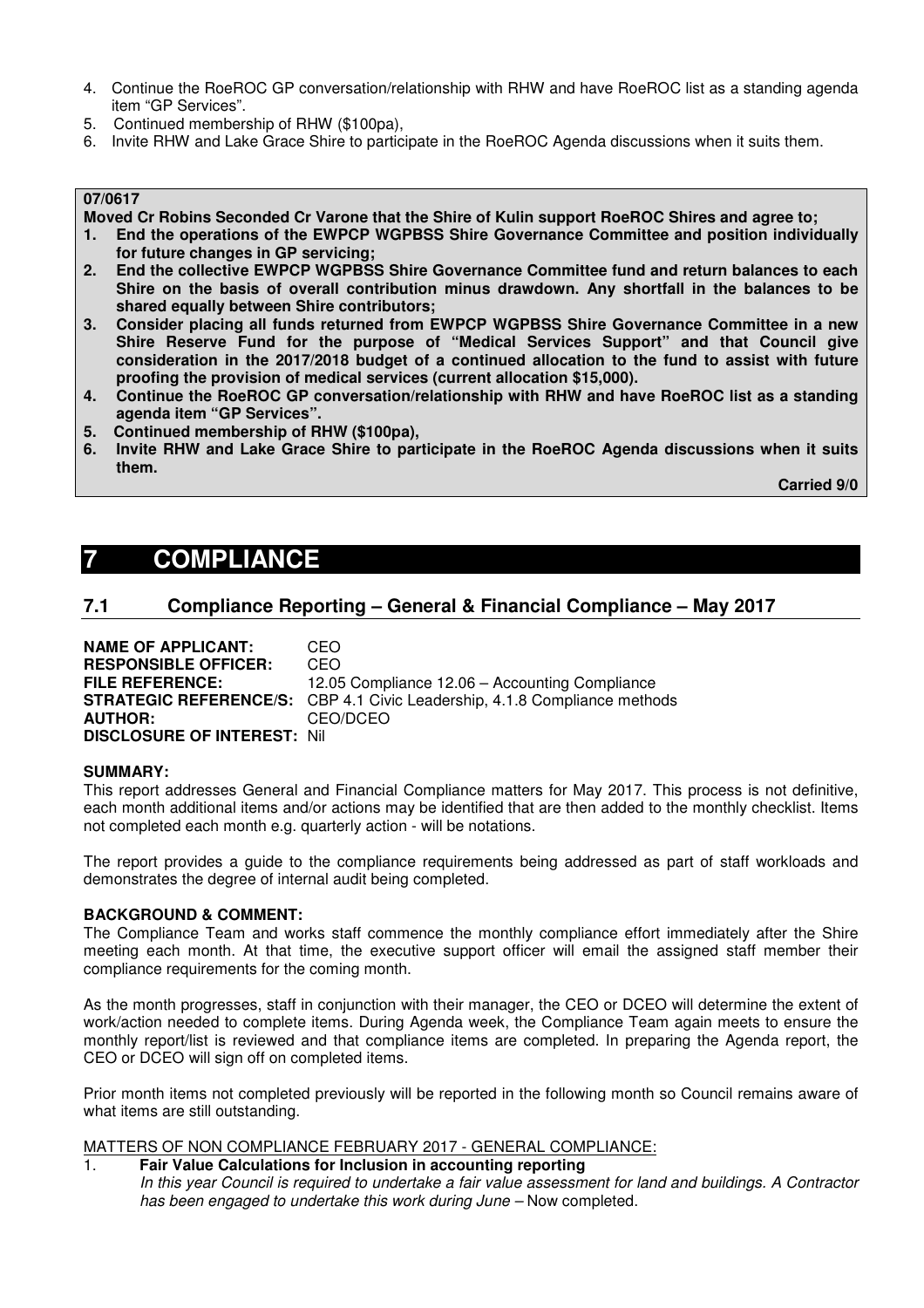#### MATTERS OF NON COMPLIANCE – FINANCE COMPLIANCE: MARCH 2017

- 1. **Annual pre Budget Inspection of Roads** Completed.
- *Works Manager and CEO completed inspection on the 1st June 2017.*
- 2. **Health Fees & Charges** EHO Input required Completed

# MATTERS OF NON COMPLIANCE APRIL 2017 – GENERAL COMPLIANCE

- 1. **Freedom of Information Statement** advertise Annual Statement. Completed in June 2017.
- 2. **Fire Break Order/ Fire Break Notice** Not required to be published in government gazette. Available for distribution with Rate Notices. – Completed
- 3. **FBT Return** *annual return to be completed by DCEO Completed.*
- 4. **Air-conditioner filters clean**  all properties. *Staff memo sent Organised for completion by building maintenance staff – still to be done.*
- 5. **Reticulation Controller batteries** normally completed by D Thomas who is on leave at present *Gardening staff will complete – still to be done.*
- 6. **Smoke Detector Batteries**  check *Staff memo sent Organised for completion of building maintenance staff when available - still to be done.*

# MATTERS OF NON COMPLIANCE MAY 2017 – GENERAL COMPLIANCE

1. **Equal Employment Management Plan review**  *Last review done 2011, have now listed for June 2017 work.*

#### **FINANCIAL IMPLICATIONS:**

In the generation of the report, nil in terms of meeting compliance. There may be items that require additional administrative effort to complete or require external assistance to resolve. In those cases, individual financial implications will be reported.

# **STATUTORY AND PLANNING IMPLICATIONS:**

Nil

#### **POLICY IMPLICATIONS:**

Identified as necessary – this report Nil

#### **COMMUNITY CONSULTATION:**

Nil

# **WORKFORCE IMPLICATIONS:**

Nil

# **OFFICER'S RECOMMENDATION:**

That Council receive the General & Financial Compliance Reports for May 2017 and note the matters of noncompliance.

# **VOTING REQUIREMENTS:**

Simple majority required.

# **08/0617**

**Moved Cr Taylor Seconded Cr O'Brien that Council receive the General & Financial Compliance Reports for May 2017 and note the matters of non-compliance.** 

 **Carried 9/0** 

# **7.2 Compliance Reporting – Delegations Exercised – May 2017**

| <b>NAME OF APPLICANT:</b>          | CEO                                                                              |
|------------------------------------|----------------------------------------------------------------------------------|
| <b>RESPONSIBLE OFFICER:</b>        | CEO                                                                              |
| <b>FILE REFERENCE:</b>             | 12.05 - Compliance                                                               |
|                                    | <b>STRATEGIC REFERENCE/S:</b> CBP 4.1 Civic Leadership, 4.1.8 Compliance methods |
| <b>AUTHOR:</b>                     | CEO                                                                              |
| <b>DISCLOSURE OF INTEREST: Nil</b> |                                                                                  |

#### **SUMMARY:**

To report back to Council actions performed under delegated authority for the period ending 15 June 2017.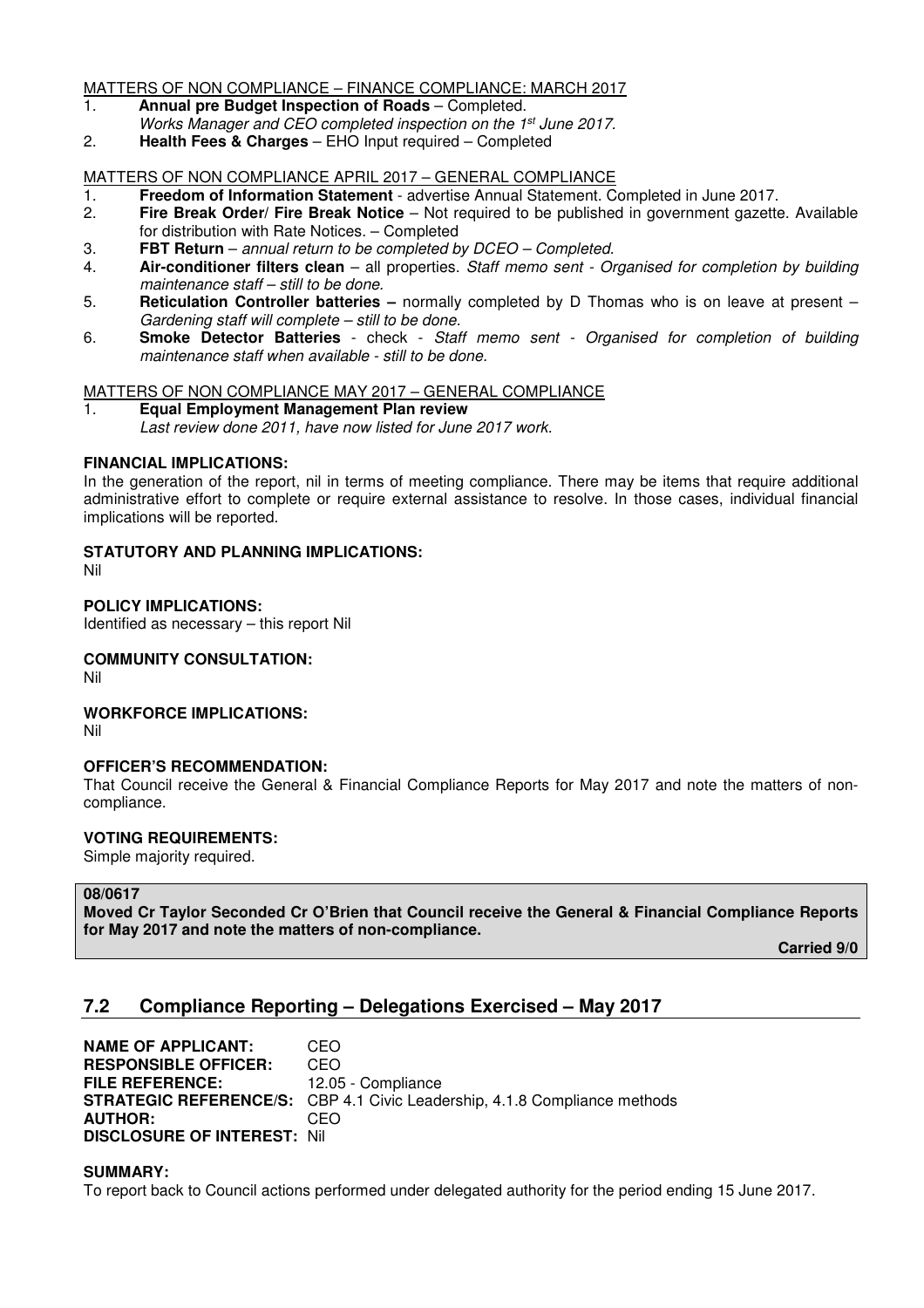# **BACKGROUND & COMMENT:**

This report is prepared for Council detailing actions performed under delegated authority by the respective officers:

# **Finance**

- **Investment of Surplus Funds (DCEO)**
- Agreements for the payment of debts to Council (DCEO)
- Writing Off debts to Council Up to \$100 (CEO)

#### ×, **Approvals**

- **Building Licenses issued (Building Officer)**
- Swimming Pool Inspections completed (EHO)
- **Health approvals issued or actions taken (EHO)**
- Development Applications (DA's) issued (CEO)
- ×,

# **Other Delegations**

- Fire Fighting plant hire  $(CEO)$
- Temporary Road Closures (Works Manager)
- Cemeteries Act exhumations (CEO)
- Use of the Common Seal (CEO)

# **COMMENT:**

The following tables outline the actions performed within the organisation relative to the delegated authority for the month and are submitted to Council for information.

# **Finance**

**Investment of Surplus Funds (DCEO) -** Local Government Act 1995, section 6.14 *Delegation exercised for May 2017.* 

Municipal funds

| At Call             | 1.5%     | $-200,000$ |  |
|---------------------|----------|------------|--|
|                     |          |            |  |
| Reserve Funds       |          |            |  |
| <b>Term Deposit</b> | $2.25\%$ | 142.086    |  |

# **Agreements for the payment of debts to Council (DCEO) -** Local Government Act 1995 section 6.49

*No delegated decisions were undertaken by staff pursuant to the establishment of agreements for the payment of debts to Council.* 

# **Writing Off debts to Council – Up to \$100 (CEO) -** Local Government Act 1995 section 6.12

*No delegated decisions were undertaken by staff pursuant to the payment of debts for the reporting period.* 

# **Approvals -** Building Licenses

*No delegations for Building Licenses issued (Building Officer) - Building Act 2011, Building Code of Australia were undertaken by staff pursuant to this reporting period.* 

# **Swimming Pool Inspections completed (EHO)**

*No delegated decisions were undertaken by staff pursuant to the Inspection of Pools for the reporting period.* 

# **Health approvals issued or actions taken (EHO) -** Health Act 1911, section 26

*No delegated decisions were undertaken by staff pursuant to the issue of Health Approvals for the reporting period.* 

# **Development Applications (DA's) issued (CEO) – Shire of Kulin TPS2**

*No delegated decisions were undertaken by staff pursuant to Development Applications issued under the Shire.* 

# **Other Delegations**

**Fire Fighting – plant hire (CEO) - L**ocal Government Act sections 5.42 and 5.44 and Bush Fires Act section 38 (3), (4) and (5).

*No delegated decisions were undertaken by staff pursuant to the hire of firefighting plant for the reporting period.* 

# **Temporary Road Closures (Works Manager) -** Local Government Act 1995 section 3.50

*No delegated decisions were undertaken by staff pursuant to the temporary closure of roads for the reporting period.*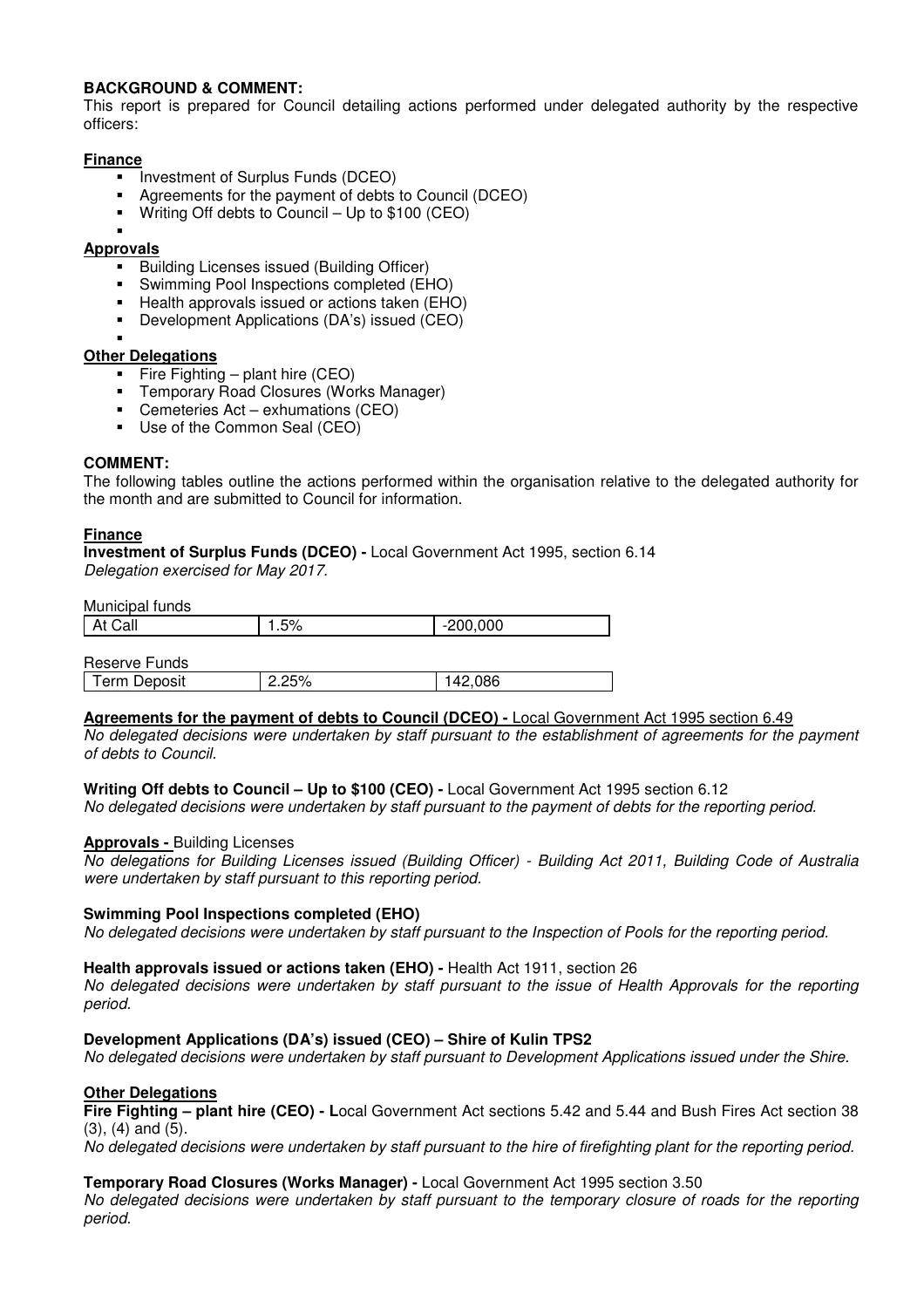**Cemeteries Act – exhumations (CEO) -** Cemeteries Act 1986 sections 6 and 59

*No delegated decisions were undertaken by staff pursuant to exhumations for the reporting period.* 

# **Use of the Common Seal (CEO) -** Local Government Act 1995 – Section 9.49A

*No delegated decisions were undertaken by staff pursuant to the use of the Common Seal for the reporting period.* 

# **STATUTORY ENVIRONMENT:**

*Building Act 2011 Bushfires Act 1954 Cemeteries Act 1986 Health Act 1911, section 26 Health Act 1991 – s.107 Local Government Act 1995 Shire of Kulin TPS2 Town Planning Development Act Town Planning Scheme Trustees Act, Part III,*

# **FINANCIAL IMPLICATIONS:**

Nil in terms of exercising delegation and reporting to Council though there may be financial implications in the case of each delegation exercised.

# **STATUTORY AND PLANNING IMPLICATIONS:**

Nil

# **POLICY IMPLICATIONS:**

There are no known policy implications relating to this report.

#### **COMMUNITY CONSULTATION:**  Nil

# **WORKFORCE IMPLICATIONS:**

Nil

# **OFFICER'S RECOMMENDATION:**

That Council receive the Delegation Exercised Report for June 2017.

# **VOTING REQUIREMENTS:**

Simple majority required.

# **09/0617**

**Moved Cr McInnes Seconded Cr Bowey that Council receive the Delegation Exercised Report for June 2017.** 

 **Carried 9/0** 

# **7.3 Register of Delegations – Review**

| <b>RESPONSIBLE OFFICER:</b>         | CEO   |
|-------------------------------------|-------|
| FILE REFERENCE:                     | 04.04 |
| <b>AUTHOR:</b>                      | CEO   |
| <b>DISCLOSURE OF INTEREST: Nill</b> |       |

#### **SUMMARY:**

Council is required to review the Delegations Register on an annual basis. This document was last reviewed in May 2016.

Attached to the agenda is a copy of the register for adoption by Council.

# **BACKGROUND & COMMENT:**

This Delegation Register June 2017 now contains all the new delegations created as a result of the review of the policy manual and the development of the Administrative Procedures and Operational Guideline Manual (APOG); therefore Council will find it a lot more extensive than in the past.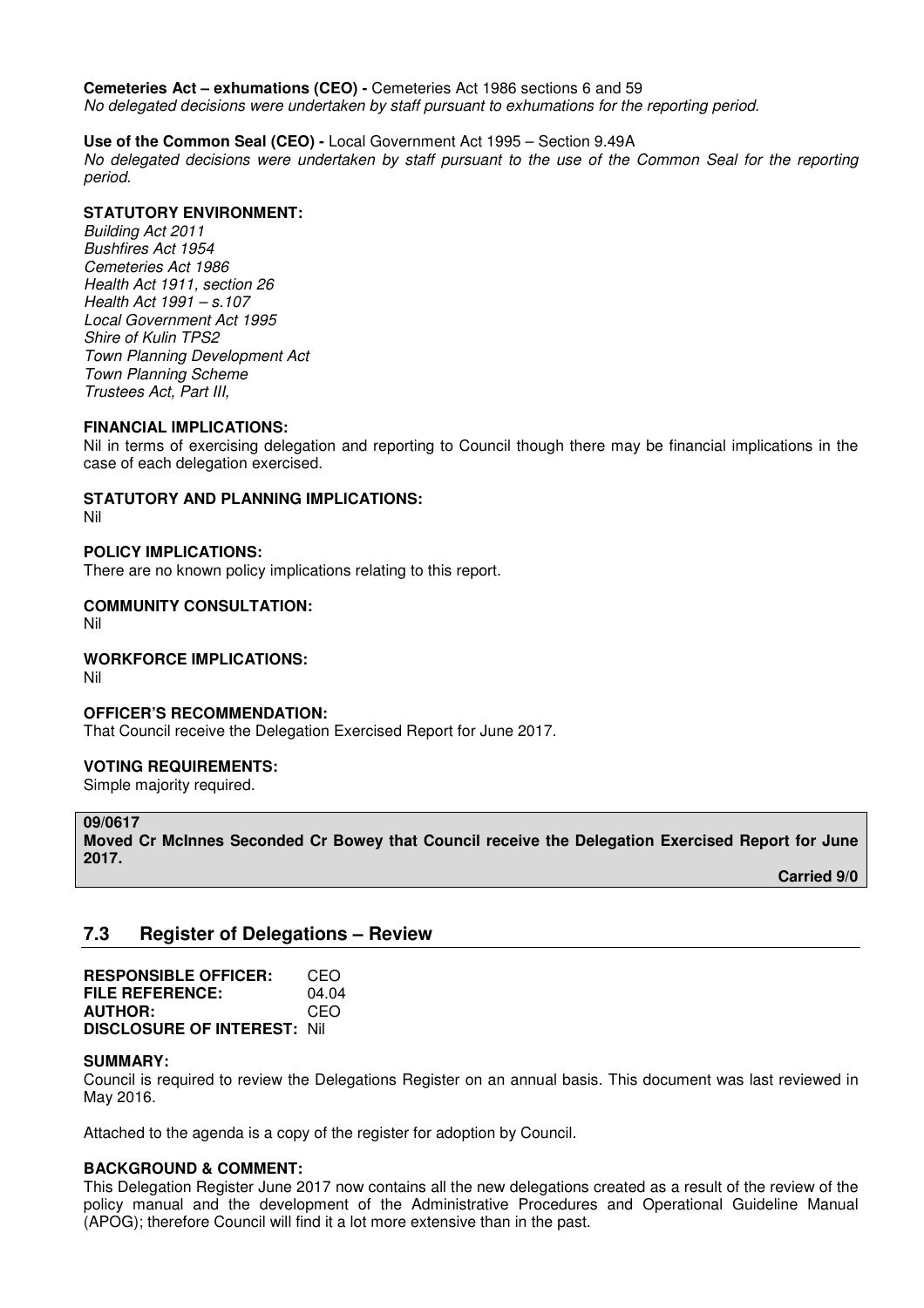It is not the intention to capture every decision making process of the CEO and staff in the delegation register, more so those items where it could be possible for the Council to be involved in the decision. In these cases, the policy, practice or guideline creates the detail of how the decision will be taken and in those cases the Council feels comfortable with the staff making the decision and reporting back at the next meeting.

Each of the reviewed policies, practices or guidelines details where the delegation is given and to whom. The Delegation Register June 2017 captures these.

#### **FINANCIAL IMPLICATIONS:**

Nil

#### **STATUTORY AND PLANNING IMPLICATIONS:**

Nil

#### **POLICY IMPLICATIONS:**

Review of Delegations Register is required on an annual basis.

#### **COMMUNITY CONSULTATION:**

Not applicable – Council function.

#### **WORKFORCE IMPLICATIONS:**

Nil

#### **OFFICER'S RECOMMENDATION:**

That the Delegations Register June 2017 be adopted.

#### **VOTING REQUIREMENTS:**

Absolute majority required.

#### **10/0617**

**Moved Cr Bowey Seconded Cr Varone that the Delegations Register June 2017 be adopted, with a change in Delegation A.9 Payments from Municipal and Trust Funds to show the authority to issue Municipal Fund purchase orders for the Deputy CEO as \$50,000.** 

 **Carried 9/0** 

**Reason for Change to Officers Recommendation –** CEO as writer of the report requested a change of the recommendation to extend the delegation under A.9 to the Deputy CEO – increase to \$50,000 to accommodate higher value transactions.

# **7.4 Review of Policy Manual**

**NAME OF APPLICANT:** CEO **RESPONSIBLE OFFICER:** CEO **FILE REFERENCE:** 04.04 **AUTHOR:** CEO **STRATEGIC REFERENCE/S: DISCLOSURE OF INTEREST:** Nil

#### **SUMMARY:**

Council is required to review the Policy Manual on an annual basis. The policy manual was last reviewed at the June 2016 Council Meeting.

Electronic copies sent out to Councillors with the Agenda and an overhead will be available at the meeting for the review.

#### **BACKGROUND & COMMENT:**

The Council discussed the use and function of the Policy Manual at the May 2017 forum, when the CEO was arguing that much of the information contained in the new draft was more of an operations nature. It was decided to split the manual into purely "Policy items" and Procedures and Guidelines. The results of this change are significant. Policy Manual now contains 23 pages of Policy, and the Administrative Procedures and Operational Guidelines (APOG) manual is up to 153 pages.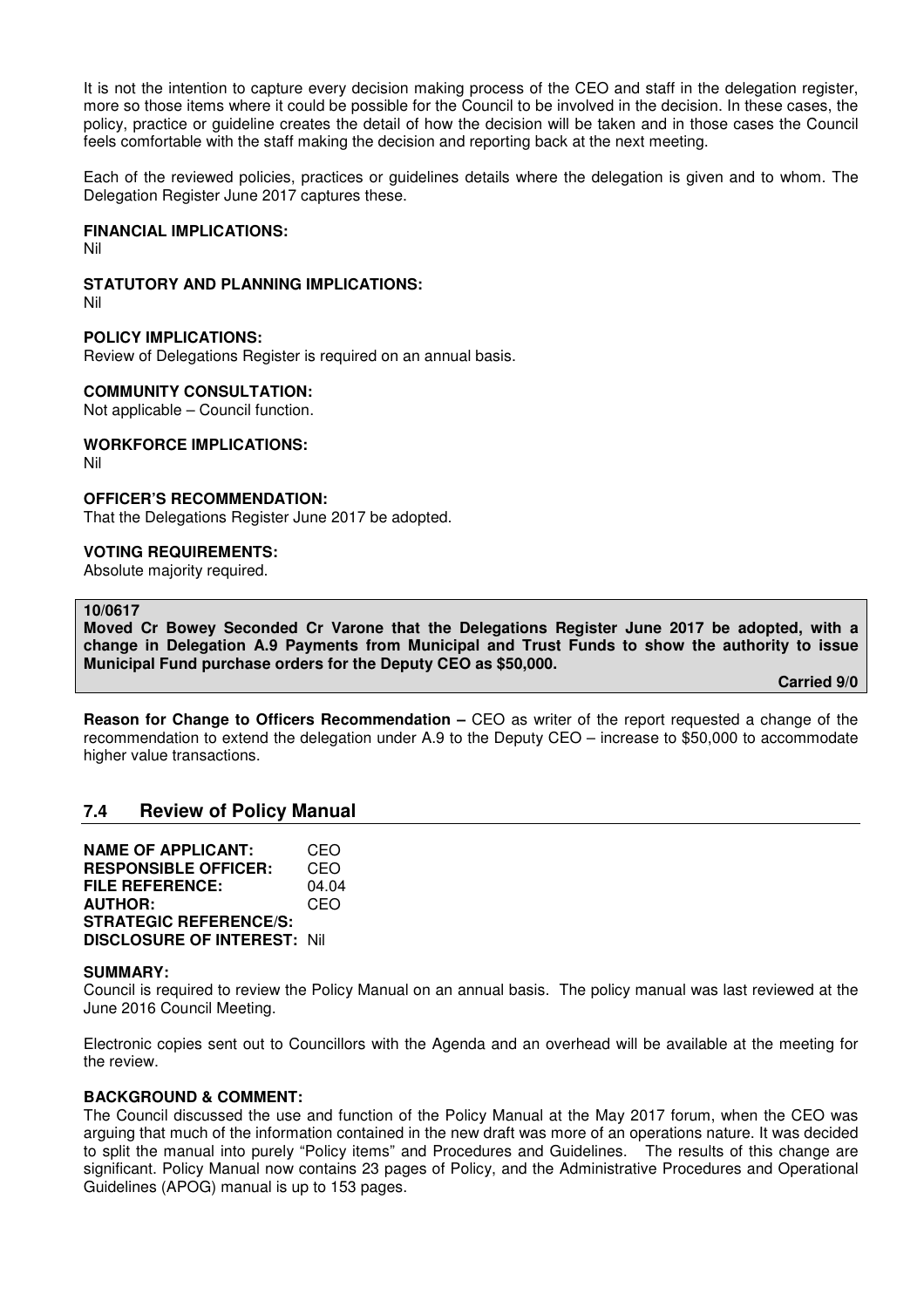The reality of this change will be that whilst the Policy Manual will holds the majority of unchangeable fixed requirements (usually by statute) the APOG provide more flexibility in terms of what the processes used will contain. In a work sense – the day that an APOG instruction needs adjustment because it isn't workable for current needs, is the day it can be adjusted. It is intended to table all secondary documentation every 2 years; so that Councillors are familiar with what staff use to operationally manage the organisation.

It is my intention to adopt the Policy Manual now (a simple process and not too difficult) and then will place before the Council as tabled items the APOG once it is finalized and printed (one Original Copy) and then from that moment on utilise the APOG and Secondary Documents (making changes where necessary for the next 12 months).

Staff will also be undertaking training on the documents to bring to their attention the policy and APOG that applies. This is viewed as a transition period to the new items and will take some time to adjust, though noticeably looking in from the outside, not much will change.

The list of Primary and Secondary Documents that staff will use in relation to Policy (still being added to) and the Index of the APOG Manual is detailed for you information and understanding of coverage.

This ends the task that was commenced by the CEO in June 2016. The bulk of the risks associated with not having up to date Policy and Procedure documented is now addressed.

# **PRIMARY DOCUMENTS - SHIRE OF KULIN**

Shire of Kulin Policy Manual 2017 ed. Shire of Kulin Administrative Procedures & Operational Guidelines (APOG) Manual June 2017 Shire of Kulin Community Strategic Plan 2017 ed. Shire of Kulin Corporate Business Plan 2017 ed. Shire of Kulin Employee Safety Manual – Policies and Procedures (ed. Nov 2016) Shire of Kulin Employee Induction Manual (ed. Aug 2016)

# **SECONDARY DOCUMENTS – SHIRE OF KULIN**

Shire of Kulin Workforce Plan 2017 ed. Shire of Kulin Asset Management Plan 2017 ed. Shire of Kulin Long Term Financial Plan 2017 ed. Shire of Kulin Bushfire Brigade Register Shire of Kulin Classification Guide Shire of Kulin Contracts and Legal Documents Register Shire of Kulin Complaints Register Shire of Kulin Corporate Style Guide Shire of Kulin Councillor Attendance Register Shire of Kulin Delegation Register June 2017 Shire of Kulin Disability Access and Inclusion Plan (DIAP) 2014-2019; Shire of Kulin Disclosure of Financial Interests Register Shire of Kulin Equal Employment Opportunity Plan (ed.2011); Shire of Kulin Freedom of Information Statement 2017; Shire of Kulin Gifts Register Shire of Kulin Incident Investigation Procedure 2017; Shire of Kulin Induction and Training Procedure 2017; Shire of Kulin – Kulin Aquatic Centre Operations Manual for Pool Plant, Equipment & Slide (ed. May 2014); Shire of Kulin Management Orders (Landholdings) & Vesting Orders Register Shire of Kulin Municipal Inventory of Heritage Places Shire of Kulin Pecuniary Interest Register Shire of Kulin Records Management Manual Shire of Kulin Safe Work Method Statements (as listed) 108, 109, 110. Shire of Kulin Tender Register Shire of Kulin Town Planning Scheme No 2 2017ed. Shire of Kulin Training and Development Practice (to be drafted) 2017 ed.

#### **Shire of Kulin APOG INDEX**

# **ADMINISTRATION**

- A1 ACTING CHIEF EXECUTIVE OFFICER
- A2 AGENDA & MINUTES DELIVERY
- A3 ANNUAL ELECTORS GENERAL MEETING
- A4 ATTENDANCE AT COUNCIL MEETINGS VISITORS, DELEGATIONS AND PETITIONS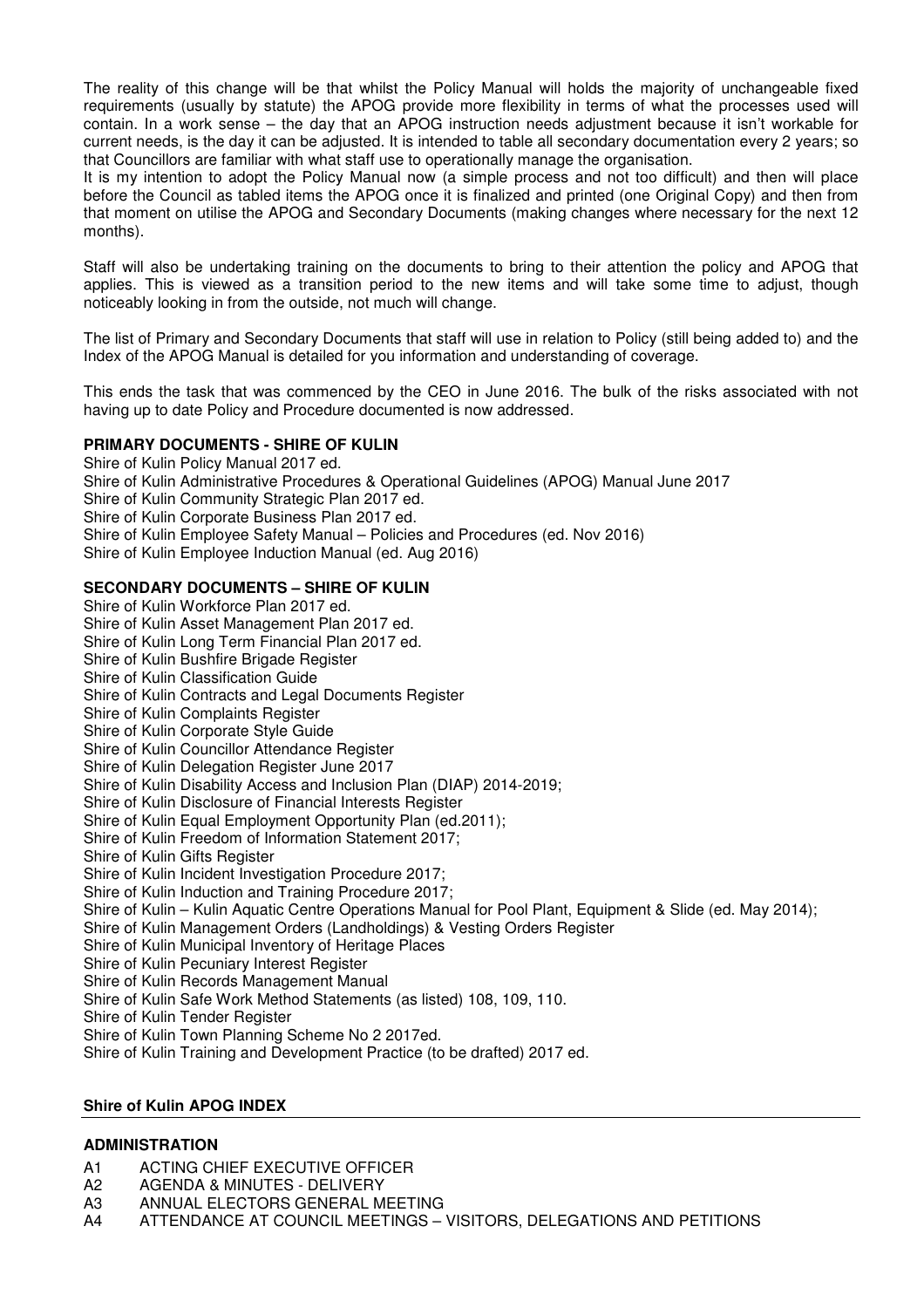- A5 BUDGET PREPARATION
- A6 CASUAL HIRERS LIABILITY
- A7 COMMUNITY CONSULTATION AND COMMUNICATION
- A8 COMMUNITY ENGAGEMENT STRATEGY
- A9 COMMUNITY STRATEGIC PLANNING OUTCOMES
- A10 COMPLAINT HANDLING
- A11 COUNCIL BRANDING USE OF
- A12 FINANCE & BUDGET CONSIDERATIONS
- A13 FEES & CHARGES DISCOUNTS<br>A14 HOUSING
- **HOUSING**
- A15 INFORMATION TECHNOLOGY (IT)
- A16 IT & SOCIAL MEDIA USE OF
- A17 KEY TO KULIN
- A18 MOBILE PHONES USE OF
- A19 MOTOR VEHICLES<br>A20 OCCUPATIONAL S.
- OCCUPATIONAL SAFETY & HEALTH
- A21 PROCUREMENT PURCHASING AND TENDERS
- A22 RATES PROCEDURE FOR UNPAID RATES
- A23 REGIONAL CO-OPERATION AND SERVICES
- A24 RISK MANAGEMENT
- A25 SMOKE FREE SHIRE WORKPLACES AND BUILDINGS

#### **GOVERNANCE**

- G1 FLAGS HALF MAST PASSING OF EX SHIRE COUNCILLORS, LOCAL RESIDENTS, STATE AND NATIONAL FUNERALS
- G2 RECOGNITION AWARDS and HONORARY SHIRE FREEMAN STATUS
- G3 REFRESHMENTS
- G4 COUNCIL MEMBERS INDUCTION
- G5 COUNCIL MEMBERS INITIATED REQUESTS
- G6 COUNCIL MEMBERS TRAINING AND DEVELOPMENT
- G7 COUNCIL MEMBERS PROVISION OF SUPPORT FOR

#### **HUMAN RESOURCES**

- HR1 DRUGS AND ALCOHOL
- HR2 EMPLOYMENT MEDICAL
- HR3 EMPLOYEE ASSISTANCE PROGRAM (EAP)
- HR4 EMPLOYMENT POLICE CLEARANCE
- HR5 GENERAL HUMAN RESOURCES PRACTICES
- HR6 GRIEVANCE PROCEDURES
- HR7 INDUCTION OF NEW EMPLOYEES
- HR8 LONG SERVICE RECOGNITION
- HR9 LOSS OF DRIVERS LICENSE
- HR10 PERFORMANCE MANAGEMENT STAFF
- HR11 PROTECTIVE CLOTHING OUTSIDE STAFF (Permanent Employees)
- HR12 RELOCATION EXPENSES
- HR13 SECONDARY EMPLOYMENT
- HR14 STAFF UNIFORMS
- HR15 STUDY LEAVE
- HR16 SEXUAL HARASSMENT
- HR17 SUPERANNUATION
- HR18 WORKPLACE BULLYING

# **COMMUNITY SERVICES**

- CS1 BUSH FIRE ADMINISTRATION
- CS2 BUSHFIRE CONTROL FIREBREAKS & PROPERTY CLEANUP
- CS3 BUSHFIRE CONTROL PLANT USE FOR ADJOINING SHIRES
- CS4 BUSHFIRE CONTROL– SHIRE PLANT FOR USE OF CS5 BUSHFIRE CONTROL SUSTENANCE
- CS5 BUSHFIRE CONTROL SUSTENANCE<br>CS6 BUSHFIRE PROHIBITED/RESTRICTED
- BUSHFIRE PROHIBITED/RESTRICTED BURNING PERIODS CHANGES
- CS7 BUSHFIRE TRAINING ADMINISTRATION
- CS8 CAT OWNERSHIP LIMIT CAT CONTROL<br>CS9 DOG CONTROL ATTACKS
- DOG CONTROL ATTACKS
- CS10 DOG OWNERSHIP LIMIT DOG CONTROL
- CS11 DOMESTIC WASTE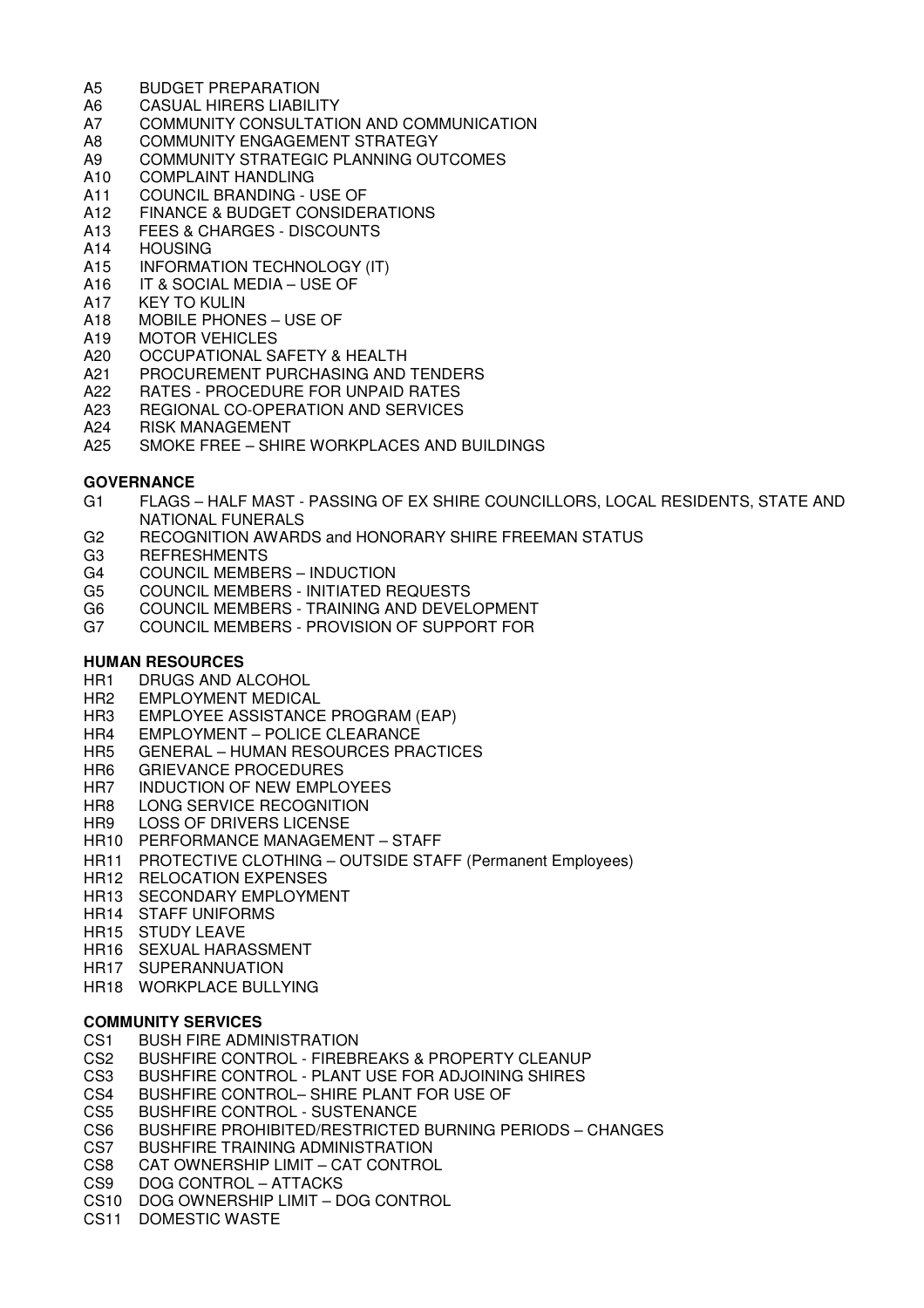- CS12 FOOD SAFETY COMPLIANCE & ENFORCEMENT PRACTICE
- CS13 GENERAL COMMUNITY SERVICES PRACTICES
- CS14 SEACONTAINERS USE OF TOWN PLANNING
- CS15 SECOND HAND DWELLINGS USE OF BUILDING CONTROL
- CS16 TEMPORARY ACCOMMODATION
- CS17 UNAUTHORISED STRUCTURES BUILDING CONTROL
- CS18 FREEBAIRN ESTATE FUND ALLOCATION
- CS19 FREEBAIRN SPORTS FOUNDATION

#### **WORKS**

- W1 GENERAL WORKS PRACTICES
- W2 GRAVEL SUPPLIES
- W3 ROADS CLEARING
- W4 ROADS DAMAGE TO
- W5 ROADS ROADSIDE MARKERS MANAGEMENT OF
- W6 STORMWATER DRAINAGE
- W7 STREET TREES
- W8 STREETSCAPE IMPROVEMENTS
- W9 ROADSIDE BURNING

#### **FINANCIAL IMPLICATIONS:**

In the creation of the Policy and APOG nil.

#### **STATUTORY AND PLANNING IMPLICATIONS:**

Review of the Policy Manual is required on an annual basis.

#### **POLICY IMPLICATIONS:**

Nil, unless some changes are proposed by Council.

#### **COMMUNITY CONSULTATION:**

Nil

#### **WORKFORCE IMPLICATIONS:**

Nil

#### **OFFICER'S RECOMMENDATION:**

That the Policy Manual June 2017 be adopted.

#### **VOTING REQUIREMENTS:**

Absolute majority required.

#### **11/0617**

**Moved Cr Bowey Seconded Cr O'Brien that the Policy Manual June 2017 be adopted.** 

 **Carried 9/0** 

#### **12/0617**

**Moved Cr McInnes Seconded Cr Robins that Council now move to go into the meeting as Audit and Risk Committee.** 

 **Carried 9/0** 

# **7.5 Quarterly Risk Management Report to June 2017**

| <b>RESPONSIBLE OFFICER:</b>         | CEO                                                                                                    |
|-------------------------------------|--------------------------------------------------------------------------------------------------------|
| <b>FILE REFERENCE:</b>              | 04.04                                                                                                  |
|                                     | <b>STRATEGIC REFERENCE/S:</b> Corporate Business Plan, Civic Leadership 4.1.1 a; CEO KRA 3.3 Financial |
|                                     | Management, 3.5 Integrated Planning                                                                    |
| <b>AUTHOR:</b>                      | CEO                                                                                                    |
| <b>DISCLOSURE OF INTEREST: Nill</b> |                                                                                                        |

**SUMMARY:**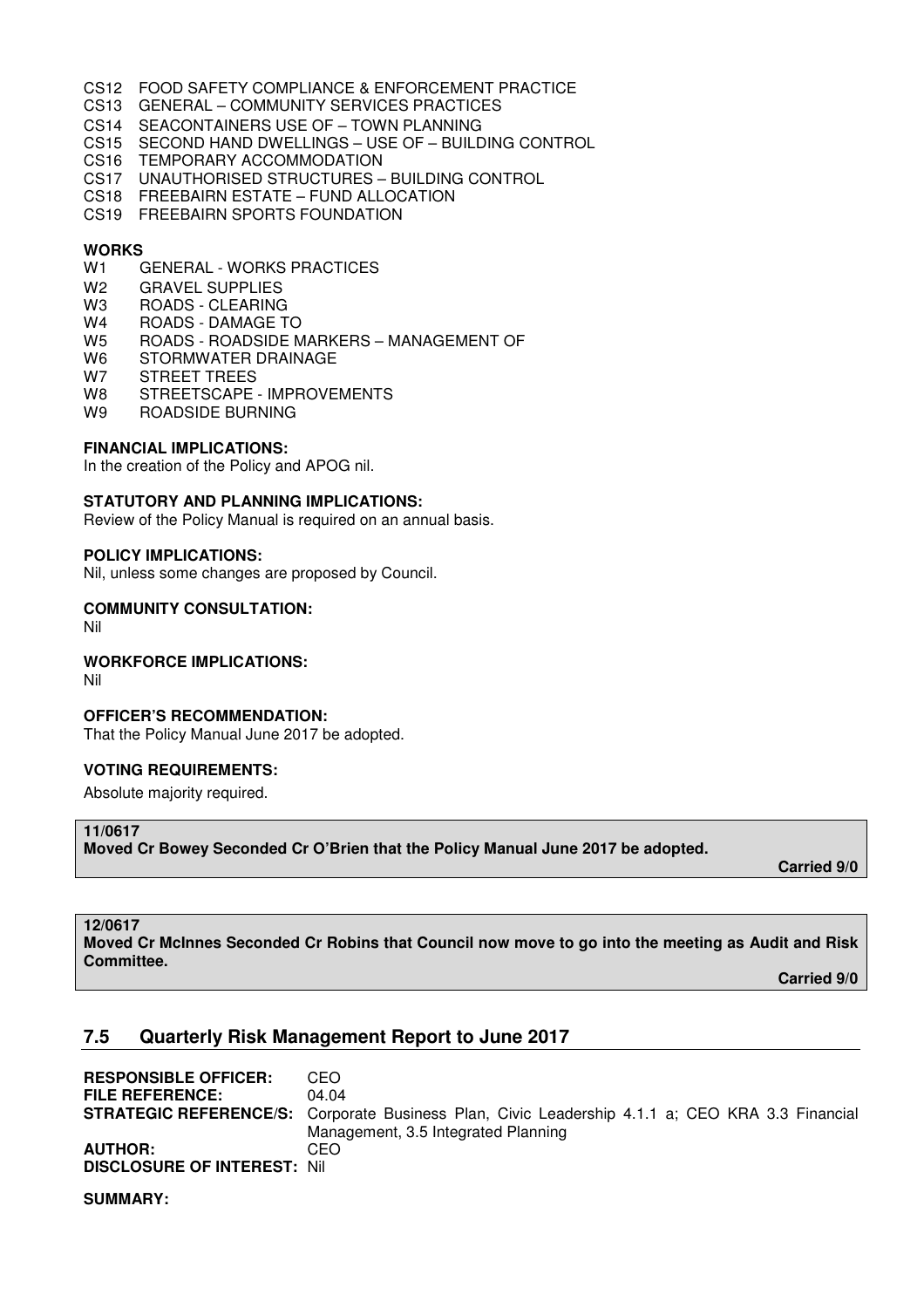Shire of Kulin Audit and Risk Committee is required to undertake a review of the Council's risk profile by the 30 June 2017, on the basis of a report prepared by the CEO.

It is intended that this report and attachment be the June Risk Report 2017. Attachment details risk items remaining which also in part appear in the Corporate Action Plan for completion.

The Shire of Kulin CEO and DCEO now report monthly compliance to the full Council focussing on general and accounting compliance. The new compliance changes adopted since the CEO's appointment in May 2016, collectively address the Audit Regulation 17 framework for dealing with risk and reporting compliance.

#### **BACKGROUND & COMMENT:**

The Audit and Risk Committee is required to meet to assess compliance and risk. The Shire of Kulin currently meets quarterly (including our Audit review and hook-up with Auditors) to consider strategic and operational risks including financial and non-financial systems, compliance with legislation, regulations, policies and known best practice. Recommendations are developed and agreed with management for follow-up to ensure that they are implemented as agreed.

A Risk Register prepared by CEO N Mason in June 2017, (adopted by the Audit and Risk Committee in June) has been the basis of the compliance work undertaken in the past 6 months. It should be noted that on-going items now appear where relevant in the Compliance Calendar listing and CAP report which managers use each month for the compliance reports to Council.

The Shire had already adopted a Risk Management Framework that includes matrixes that allows for the assessment of identified risk and again this was used to select priorities.

The new processes adopted now provide a degree of certainty that risk and compliance matters are addressed.

# **FINANCIAL IMPLICATIONS:**

Nil

# **STATUTORY AND PLANNING IMPLICATIONS:**

The Local Government (Audit) Regulations 1996 require local government authorities to establish audit committees. The Department of Local Government amended the Audit Regulations inserting regulation 17, requiring the CEO to review and report on systems and procedures.

*Regulation 17 – CEO to review certain systems and procedures* A new regulation 17 has been inserted and states as follows:

- *17 CEO to review certain systems and procedures*
	- *(1) The CEO is to review the appropriateness and effectiveness of a local government's systems and procedures in relation to –*
		- *(a) risk management; and*
		- *(b) internal controls; and*
		- *(c) legislative compliance.*
	- *(2) The review may relate to any or all of the matters referred to in sub regulation (1)(a), (b) and (c), but each of those matters is to be the subject of a review at least once every 2 calendar years.*

*(3) The CEO is to report to the audit committee the results of that review.*

This report meets that requirement.

# **POLICY IMPLICATIONS:**

Since June 2016 significant improvements have been made to the risk profile. Council is already aware of these items as they flowed through into the monthly meeting process, namely;

- Development of a **Compliance Calendar;**
- Establishment of a **Compliance team** (CEO, DCEO, TO, ESO, SFO) required to meet monthly after Council meetings to plan the compliance work;
- The ESO send out **compliance actions to each** staff member;
- CEO reports compliance each month **(Compliance Items 7.1)** in Council Agenda (**General and Accounting compliance);**
- **Delegation Exercised report** where all CEO/DCEO delegations exercised for the month are reported to Council.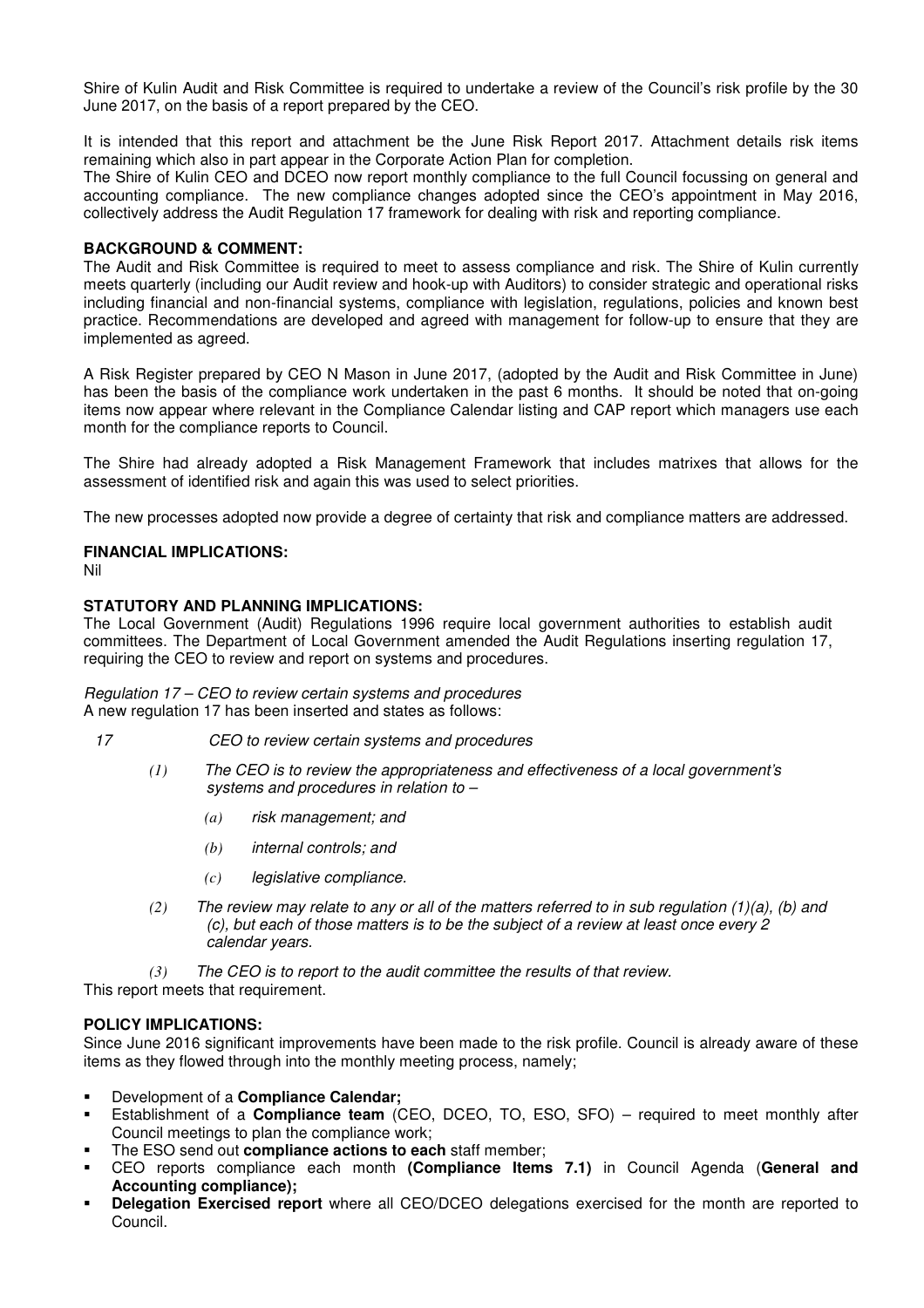- The **Corporate Action Plan** (reported to Council Forum) every two months brings together information on future work. This give Council a degree of confidence that nothing is being overlooked, forgotten, avoided or misplaced when it comes to ensuring that programmes, projects, policy or legislative changes are being considered and actioned.
- CEO KRA's are reported every two months showing how agreed KRA's are being actioned.

New Policy Manual in June 2017 will assist in management of actions and will ensure actions adopted by policy are included in the Compliance calendar.

# **STRATEGIC IMPLICATIONS:**

The Department of Local Government Operational Guidelines 2013 relating to Audit Committees suggests;

*That a Council's internal control environment includes the following components:* 

- *Structure of the organisation*
- *Culture of the organisation*
- *Knowledge, skills and experience of employees*
- *Processes employed by the organisation to conduct business.*

*That the Chief Executive Officer plays a key role in the establishment and development of an effective* internal control environment, as it ultimately sets the operational tone of the Council, and should reflect the *ethics, integrity and values espoused by the Council.* 

*An effective and transparent internal control environment would focus on the following key areas:* 

- *Integrity and ethical values*
- *Management's philosophy and operating style*
- *Organisation structure*
- *Performance measures*
- *Policies and procedures*
- *Human resources policy*
- *Internal Audit function*
- *The Audit Committee.*

The role of the Audit & Risk Committee is to govern the integrity of the entity's financial information, systems of internal control, and the legal and ethical conduct of management and the employees.

Internal Control actions taken since June 2016 include;

#### **Integrity and Ethical Values**

Code of Conduct now positioned in Policy.

# **Organisational Structure**

- Appointment of Senior Finance Officer and upgrade of role to ensure adequate support for the DCEO and the finance function;
- Refinement of the CRC Manager and Community Development Officer roles to ensure time available for broader Shire administrative activities;
- Enhancement of Technical Officers role to allow greater focus on Occupational Health and Safety plans and works road funding needs of the Shire.

# **Performance Measures**

- Development of priority Key Result Area's (KRA's) for all administrative and managerial positions reviewed every 6 months;
- Development of 2 monthly reporting for Corporate Action Plan, detailing action to date, Council/CEO priorities, anticipated workload, strategic and risk estimates;
- Bringing together of all action items in strategic plans into one plan the Corporate Action plan. E.g. Community Strategic Plan, Corporate Business Plan, Workforce Plan;
- Creating dot point reporting and plans for Key subject items and priorities Staff Accommodation, Camp Kulin, Doctor Services and Old Administration Building. Resulting actions then detailed in Corporate Action Plan.

#### **Policy and Procedures**

- Policy review now complete draft for consideration June 2017;
- Administrative Procedures and Operational Guidelines (APOG) completed June 2017

#### **Human Resource Policy**

Numerous HR procedures developed for APOG June 2017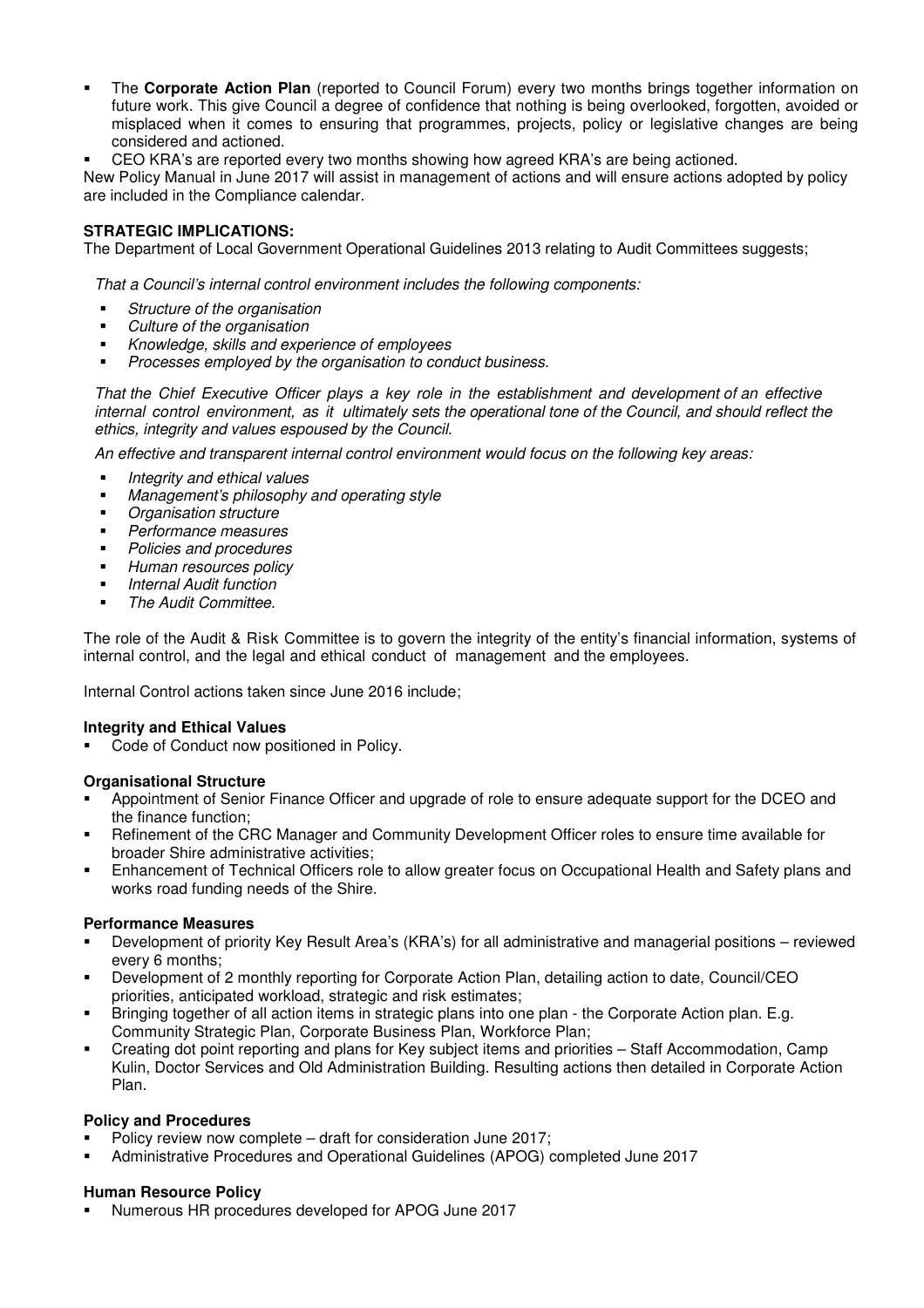#### **Internal Audit Function**

- Significant improvement as a result of the internal controls creditors
- No non-compliance matters discovered in Interim Audit May 2017
- Half yearly Budget review completed in Feb 2017 Dept. LG queries addressed
- CEO counter signing accounts for payment. Financial statement checks each month to improve compliance and presentation;

#### **The Audit and Risk Committee**

 As per Council previous instruction – met in June (risk Report) November (Auditor phone hook-up) and December (Audit 17 Regulation/Risk Report)

The Shire of Kulin is addressing its strategic aim of being compliant and operating within the law whilst minimising exposure to risk. The action taken by Staff and CEO in the past 6 months have solidified processes to ensure there will be ongoing improvement in terms of focus on compliance.

It is evident that monthly reporting has developed more of a compliance focus. Audit and Risk Committee meetings scaled back to 3 meetings per year, June and December, with the face to face or phone contact meeting with the Auditor timed to coincide with receipt of the Audit report and management letter (between mid Sept – November).

#### **COMMUNITY CONSULTATION:**

Chief Executive Officer

#### **WORKFORCE IMPLICATIONS:**

Nil

# **OFFICER'S RECOMMENDATION:**

That the Audit and Risk Committee recommend to Council that:-

- 1. Council adopt the Shire of Kulin's Risk Management Report June 2017 (and attachment) as required by Audit Regulation 17 incorporating the Risk Register:
- 2. Acknowledge that this report and the monthly compliance reporting processes developed by staff satisfies the intent of Audit Regulation 17 whereby the CEO is required to report on risk management, internal controls and legislative compliance;
- 3. Adopt the recommendation and actions contained in the Shire of Kulin's Risk Register Report June 2017 and where appropriate remove completed risk items;
- 4. Risk Register recommended actions be incorporated into the monthly Corporate Action Plan for follow-up.

#### **VOTING REQUIREMENTS:**

Simple majority required.

#### **13/0617**

**Moved Cr McInnes Seconded Cr Robins that the Audit and Risk Committee recommend to Council that:-** 

- **1. Council adopt the Shire of Kulin's Risk Management Report June 2017 (and attachment) as required by Audit Regulation 17 incorporating the Risk Register;**
- **2. Acknowledge that this report and the monthly compliance reporting processes developed by staff satisfies the intent of Audit Regulation 17 whereby the CEO is required to report on risk management, internal controls and legislative compliance;**
- **3. Adopt the recommendation and actions contained in the Shire of Kulin's Risk Register Report June 2017 and where appropriate remove completed risk items;**
- **4. Risk Register recommended actions be incorporated into the monthly Corporate Action Plan for follow-up.**

 **Carried 9/0** 

#### **14/0617**

**Moved Cr Taylor Seconded Cr Ledwith that Council adjourn as the Audit & Risk Committee and reconvene as the Council meeting.** 

 **Carried 9/0**